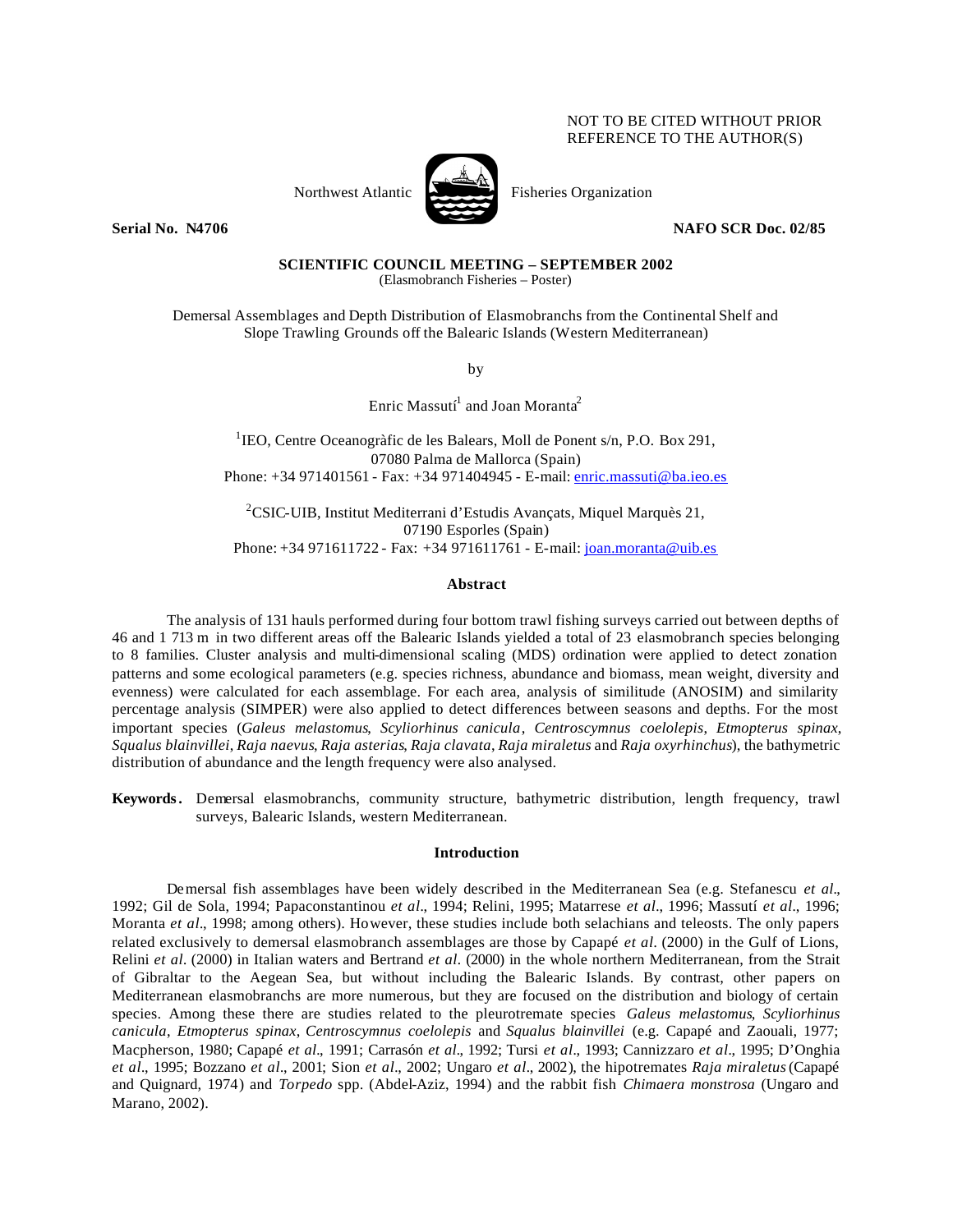The above mentioned papers on elasmobranch assemblages can reflect, in the Mediterranean, the increasing concern about this group of fishes in recent years at an international level. Certain factors form the basis of this interest, such as the likelihood that they are more affected by intense fishing activity than most teleosts, with increasing evidence that fishing exploitation affects their composition and biodiversity, and the increase in market value of some species (Stevens *et al.*, 2000). These reasons can also be applied to the Mediterranean Sea, in which there is a high level of exploitation over the continental shelf and upper slope down to a depth of 800 m. In fact, evidence of changes in the number of elasmobranchs and a decrease in the abundance and biomass of some species (e.g. *Raja clavata*) throughout the last decade have been reported in a highly exploited area such as the Gulf of Lions (Aldebert, 1997; Bertrand *et al.*, 1998a). Moreover, the elasmobranchs are widespread, although not too numerous in species, resulting in an interesting group for exemplification purposes related to biodiversity processes.

The present paper characterises the demersal elasmobranch assemblages on the bottom trawl fishing grounds along the continental shelf and upper slope, and in unexploited deeper areas of the middle and lower slope, off the Balearic Islands. For this purpose, experimental trawl surveys are analysed for the main species in terms of species composition, community structure and distribution and population structure. Our main aim was to provide information concerning the diversity and abundance of this group of fishes in this area, which could allow comparison with other Mediterranean areas and serve as a reference for the monitoring of any future trend in the same area.

### **Material and Methods**

Data was collected from 131 hauls made during four bottom trawl surveys, carried out in two different seasons (spring and autumn) and two different areas of the Balearic Islands (Fig. 1): around Mallorca and Menorca (north area) and south of Eivissa and Formentera (south area).

The hauls carried out in the north area were sampled between depths of 40 and 800 m during the BALAR cruises, on board the R/V "*Francisco de Paula Navarro*" (length: 30 m: engine power: 1 100 hp) in April 2001 (41 hauls) and September-October 2001 (44 hauls). By contrast, the hauls in the south area were sampled between depths of 200 and 1 800 m during the QUIMERA cruises, on board the R/V "*García del Cid*" (length: 37 m; engine power: 1 500 hp) in October 1996 (32 hauls) and May 1998 (14 hauls). In each haul, the capture was sorted and abundance, biomass and length frequency (total length, in cm) of the species were determined.

In both areas, two different sampling gears were used. In the north area, a GOC73 towed by two warps at 2.8 knots was used, which has been used since 1994 by most surveys carried out in the Mediterranean Sea (Bertrand *et al.*, 1998b). In the south area, an OTMS-27.5 was used, which consists of a benthic trawl towed by a single warp at 2.5 knots (Sardà *et al.*, 1998). In both cases, the arrival and departure of the net at the bottom, as well as its horizontal and vertical openings (on average, 16.4-2.8 m for the GOC73 and 14.0-1.9 m for the OTMS-27.5), were measured using a SCANMAR system. The position at the start and the end of each trawl was recorded using GPS (Global Position System). Taking into account this information, catch data could be standardised to a common sampled area of 10 000  $\text{m}^2$  (or hectare, he).

It is generally agreed that selectivity among trawls is mainly dominated by mouth area, mesh size, towing speed, catching power of the vessel and whether the net is towed on one warp or two. In this sense, with the objective to avoid possible differences due to different selectivity of the gear, no comparisons were made between each area.

For each area, data on standardised abundance and biomass and mean fish weight were plotted over a depth axis to display trends with depth. The PRIMER package was used to analyse the abundance and biomass matrices of species by samples (Clarke and Gorley, 2001). To identify assemblages, cluster analysis and multidimensional scaling (MDS) were applied, after the square root transformation. The Bray-Curtis index was chosen as the similarity coefficient and the UPGMA was applied to link samples into clusters. Samples in which only one species appeared and species recorded in less than 5% of samples were omitted from the analysis, since it was statistically more significant than when all samples and species were included. Analysis of similitude (ANOSIM) and similarity percentage analysis (SIMPER) were also applied to detect differences between seasons and depths. The ecological parameters, species richness and mean species richness, total abundance and biomass, mean fish weight and the Shannon-Wiener diversity index and evenness were also calculated in each group resulting from the cluster analysis.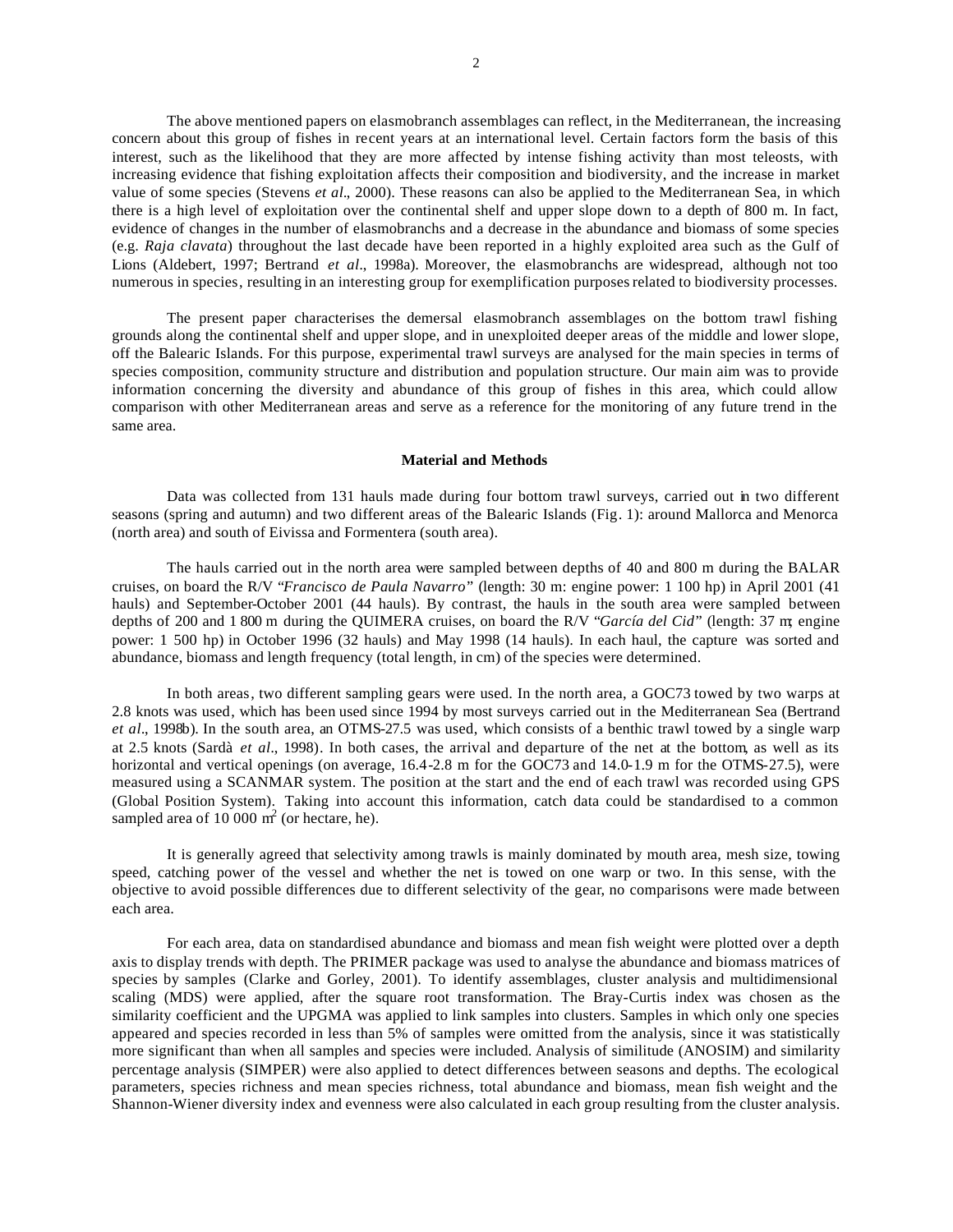For the whole area, the bathymetric distribution of the main species was analysed by calculating mean abundance at ten established depth intervals. The overall length frequency distribution by sex was also calculated for these species, except for the most abundant, in which their length frequency distribution was calculated by each of the depth intervals considered.

### **Results**

A total of 6 402 specimens and 789 kg of biomass belonging to 23 elasmobranch demersal species and 8 families were collected from 131 bottom trawls carried out between depths of 40 and 1 800 m in two different areas off the Balearic Islands (Table 1). By area, 22 (5 379 specimens and 630 kg) and 10 (1 023 specimens and 159 kg) species were caught in the 40-800 and 200-1 800 m depth-strata surveyed in the north and the south, respectively. In both areas, the most abundant species, with large differences from the rest, were *Galeus melastomus* and *Scyliorhinus canicula*. Other important species in the overall assemblage were the sharks *Etmopterus spinax*, *Squalus blainvillei* and *Centroscymnus coelolepis*. Rays were captured almost exclusively in the north area, with *Raja miraletus, Raja clavata, Raja asterias, Raja naevus* and *Raja oxyrhinchus* being the most important species. The rest of species were captured very occasionally in the whole area surveyed.

In both areas, the bathymetric distribution of standardised abundance and biomass of elasmobranchs as well as mean fish weight showed similar trends above a depth of 800 m (Fig. 2). Abundance reached its maximum between a depth of 300 and 400 m, whereas the biomass had minimum values around 500 m and mean fish weight reached its minimum between 400 and 500 m. By contrast, in the south area, abundance and biomass values showed a decreasing trend below depths of 500 and 800 m, respectively, while mean fish weight remained constant below 800 m.

The similarity dendrograms for the trawls revealed the existence of four assemblages, which were confirmed by the MDS analysis (Fig. 3 and 4), with the bathymetric gradient being the factor of association, without seasonal differences. In the north area (Fig. 3), the first cluster separated samples taken above a depth of 235 m (SH) from the rest, which were grouped in two depth intervals: 326-632 m (SL1) and 624-745 m (SL2). In the south area (Fig. 4), the first cluster separated samples taken above a depth of 264 m (SH) from the rest, which were grouped in three depth intervals: 335-415 m (SL1), 502-1 322 m (SL2) and 1 416-1 713 m (SL3).

The values of some ecological parameters in the different assemblages by area are given in Table 2. Large differences were obtained in species richness, with highest (17) and lowest (3) values in the SH and SL3 assemblages of the north and south area, respectively. By contrast, mean species richness was similar in all assemblages and ranged between 1.5 in the SL3 of the south area and 2.8 in the SH and SL1 of the north area. Mean abundance by assemblage was similar between areas, with maximum values (21-25 fish/he) for the SL1 assemblage. The highest (2.5 kg/he) and lowest (0.46 kg/he) mean biomass was obtained for SH and SL3 of the north and south area, respectively, while in the rest of the assemblages values were similar and ranged from 0.61 to 0.98 kg/he. In the north area, the highest diversity and evenness were obtained for SH, while in the rest of the assemblages these parameters showed similar values. In the south area, diversity was higher in the SH and SL2 assemblages, while maximum evenness was obtained for the SL2 and SL3 assemblages.

In both areas, the ANOSIM analysis showed no seasonal differences, in terms of abundance and biomass, but a high dissimilarity between assemblages obtained from cluster and MDS analyses (Table 3). Differences were obtained only between the SH and SL1 assemblages from the south area. The results of the SIMPER analysis showed the separate contributions, in terms of abundance, of the most important species to the average similarity within each assemblage and the average dissimilarity between them (Tables 4 and 5). These results indicated a high dissimilarity between assemblages and confirmed the existence of well-defined groups, with changes in the abundance of the main species. In the north area, the species which characterised the different assemblages were *Scyliorhinus canicula* and *Raja miraletus* for SH, *Galeus melastomus*, *S. canicula* and *Raja oxyrhinchus* for SL1 and *G. melastomus* and *Etmopterus spinax* for SL2. In the south area, the main species by assemblage were *S. canicula* for SH, *S. canicula* and *G. melastomus* for SL1, *G. melastomus* and *E. spinax* for SL2 and *Centroscymnus coelolepis* and *Centrophorus uyato* for SL3.

The bathymetric distribution of abundance, in the whole surveyed area and for the above mentioned main species, in the assemblages, showed clear differences (Fig. 5). Within the sharks, *Scyliorhinus canicula* reached its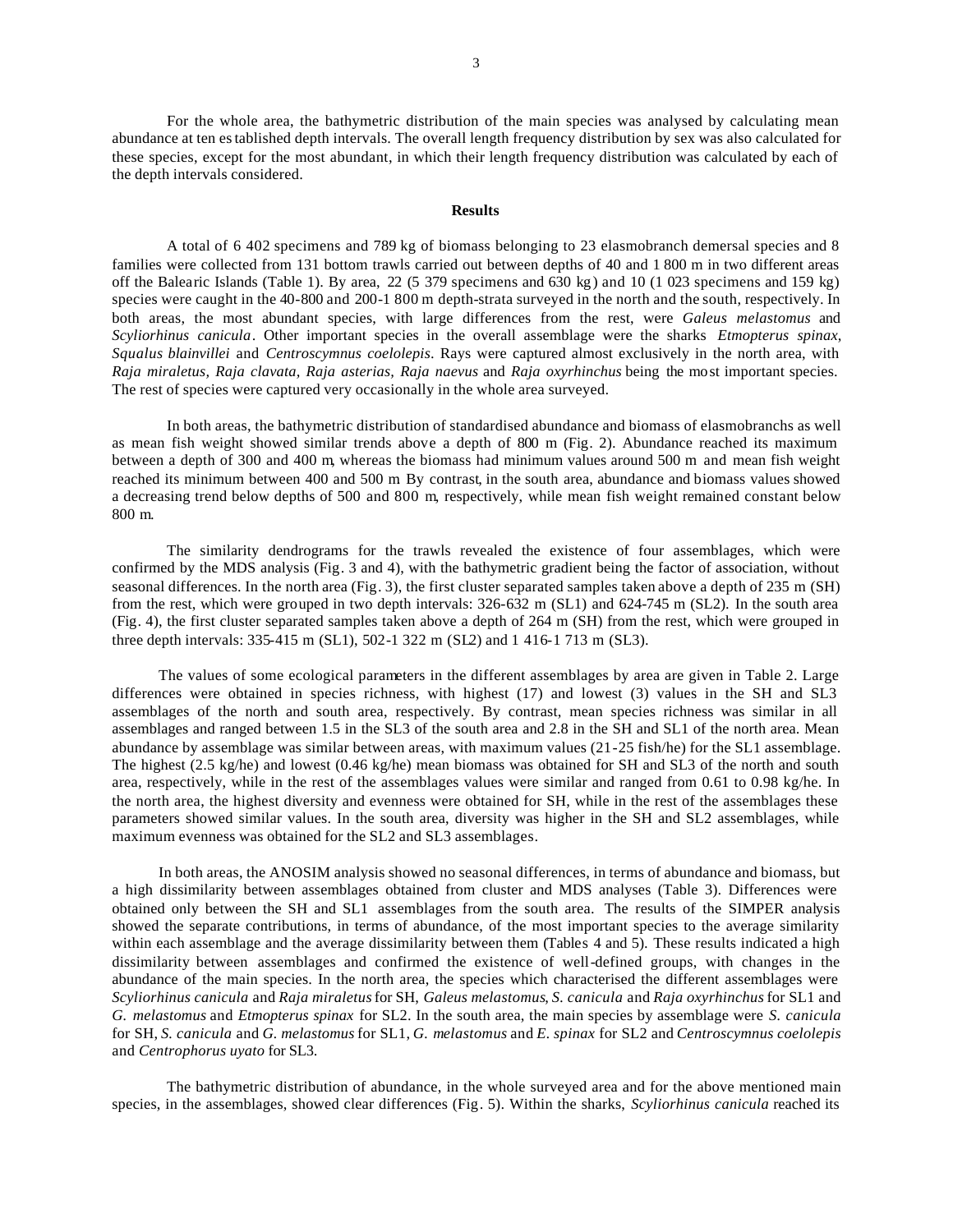maximum abundance (12.9 fish/he) above a depth of 100 m but was captured down to 500 m. *Squalus blainvillei* was captured almost exclusively between depths of 101 and 300 m, with a mean abundance of 0.7 fish/he. *Galeus melastomus* appeared between depths of 301 and 1 800 m, with clear maximum abundance (16.1 fish/he) between 301 and 500 m. *Etmopterus spinax* was captured from 301 to 1 500 m, with similar values of abundance (0.4-0.5 fish/he) from 301 to 1 300 m. *Centroscymnus coelolepis* was only caught below a depth of 1 301 m and reached its maximum abundance (1.7 fish/he) at the deepest interval surveyed. By contrast, most of the analysed rays were abundant above a depth of 300 m, reaching their maximu m values at <100 m for *Raja miraletus* (0.9 fish/he) and between 101 and 300 m for *Raja asterias* (0.3 fish/he), *Raja clavata* (0.6 fish/he) and *Raja naevus* (0.4 fish/he). The only exception was *Raja oxyrhinchus*, which appeared from 101 to 500 m, reaching its maximum (0.13 fish/he) between depths of 301 and 500 m.

Length frequency distribution by depth for *Scyliorhinus canicula*, *Galeus melastomus* and *Etmopterus spinax* showed clear differences (Fig. 6). For *S. canicula*, the overall length frequency ranged from 5 to 50 cm, although specimens ≥25 cm were most frequent at depths of <100 m, while smaller fish were only distributed between depths of 101 and 500 m. By contrast, in *G. melastomus*, the length ranged between 10 and 70 cm, and specimens ≤30 cm appeared almost exclusively above a depth of 700 m, while females ≥40 cm predominated below this depth. Similar results were obtained for *E. Spinax*, since the length ranged between 5 and 45 cm, with specimens ≤20 cm distributed almost exclusively from 301 to 900 m, while fish ≥30 cm predominated below a depth of 701 m.

The overall length frequency distributions of rays are shown in Fig. 7. *Raja miraletus* (length range of 10- 50 cm), *Raja asterias* (15-90 cm) and *Raja naevus* (10-55 cm) showed modes situated at 20, 20 and 35-40 cm, respectively. By contrast, no clear modes could be observed in *Raja clavata* and *Raja oxyrhinchus*, the two species with a major presence of large specimens (>40 cm), with length ranges situated at 10-90 and 15-115 cm, respectively. The sharks *Squalus blainvillei* and *Centroscymnus coelolepis* ranged between 20-70 and 20-90 cm, respectively, and showed a bimodal distribution (Fig. 7). In *S. blainvillei* there was a dominance of large fish (between 40 and 70 cm total length, with a mode at 50 cm), while small specimens ranged from 20 to 30 cm. By contrast, small specimens (mode at 20-30 cm) dominated in *C. coelolepis*, which also showed a second mode at 50- 65 cm.

#### **Discussion**

The analysis of demersal elasmobranch species distributed in two different areas off the Balearic Islands, along the continental shelf and slope between depths of 41 and 1 713 m, has shown that some assemblages were related to depth. These results are similar to those obtained in Atlantic waters, when elasmobranch species were also analysed separately (Roel, 1987). The bathymetric boundaries obtained in this study are similar in both areas, and they are in accordance with those obtained in previous studies of fish communities (both selachians and teleosts) carried out in our study area (Massutí *et al.* 1996; Moranta *et al.*, 1998) and in other areas of the western Mediterranean (Stefanescu *et al.*, 1993; Demestre *et al.*, 2000).

The assemblages found in this study can be attributed to the different fish zonations proposed by Haedrich and Merrett (1988) for Atlantic waters and corroborated in the Mediterranean by the above mentioned studies. Samples taken above a depth of 250 m correspond to the continental shelf (SH), over which the highest diversity of demersal elasmobranchs is reached. In this depth-strata, the most abundant species is *Scyliorhinus canicula*, although there are also other characteristic species such as the shark *Squalus blainvillei* and the rays *Raja miraletus*, *Raja asterias*, *Raja clavata* and *Raja naevus*. The low capture of ray species in the south area could be attributed to the low number of samples taken on the continental shelf and the absence of samples above a depth of 195 m. In the north area, where a large number of samples were taken on the shelf, a higher abundance of rays and other sharks (*Mustelus* spp.) were captured, as well as other rays (*Raja brachyura*, *Raja montagui*, *Raja polystigma* and *Raja undulata*) and other batoid species (*Torpedo* spp., *Dasyatis pastinaca* and *Myliobatis aquila*), which appeared at a very low frequency in bottom trawls (e.g. Massutí *et al.*, 1996; Matarrese *et al.*, 1996; Bertrand *et al.*, 2000). This could be due not only to the scarcity of these species but also to the solitary habits of some and to the low efficiency of the gear used.

From slope bottoms, three different assemblages can be defined. In contrast to the shelf, these assemblages are characterised mainly by sharks, the only holocephalid species captured (*Chimaera monstrosa*), a very low presence of rays (*Raja oxyrhinchus* is the only ray with an abundance peak on the slope) and the absence of other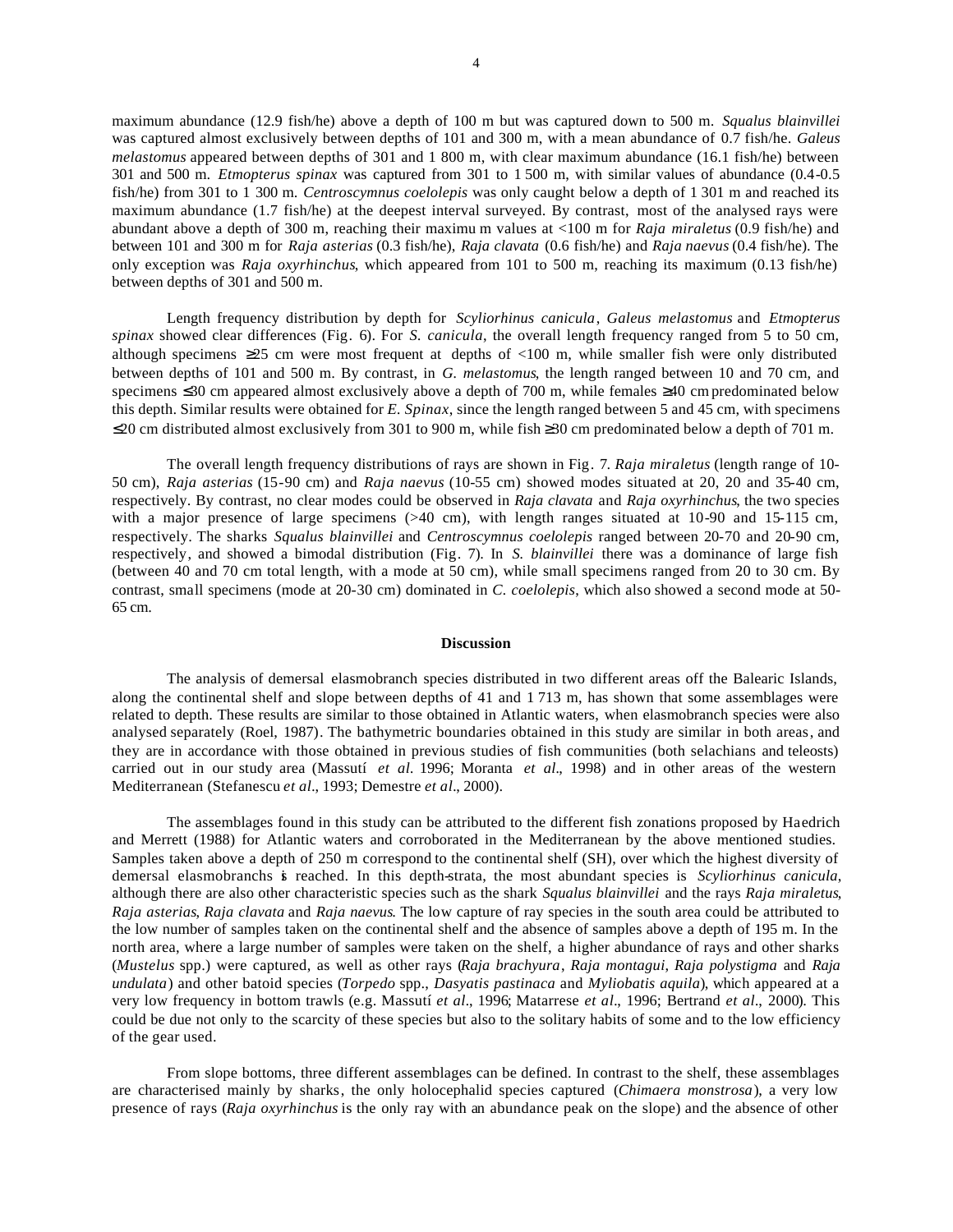batoid species (e.g. the genera *Torpedo*, *Dasyatis*, *Miliobatis*). The shallowest slope assemblage corresponds to the upper slope (SL1; 300-500 m depth) and it is mainly characterised by *Galeus melastomus*, *Scyliorhinus canicula* and *Raja oxyrhinchus*. The deepest slope assemblage, only surveyed in the south area, corresponds to the lower slope (SL3; >1 400 m depth) and it is mainly characterised by *Centroscymnus coelolepis*, a bathyal species restricted to this depth and which, in the western Mediterranean, can occur down to a depth of 2250 m (Carrasón *et al.*, 1992). Between these two assemblages, a third group is found (SL2; 500-1 400 m depth), which extends from the deep upper to the middle slope. It is characterised by *Etmopterus spinax*, a species restricted to this assemblage, and *G. melastomus*. This last species is the most abundant captured on the slope, showing the widest bathymetric range of all elasmobranch species (SL1, SL2 and SL3 assemblages) and occurring in the deepest depth surveyed.

Some conclusions can be drawn concerning depth distribution patterns and the population structure of several abundance species regularly collected. In shark species, a clear segregation of sizes by depth has been observed. For *Scyliorhinus canicula*, a species mainly distributed over the continental shelf but also on the upper slope down to a depth of 500 m, the juveniles are found below 100 m and in shallower waters the population is composed exclusively of adults. Similar results have been obtained by D'Onghia *et al.* (1995) in the North Aegean Sea, who reported juveniles, together with adults, only at depths greater than 200 m and suggested that spawning takes place mainly on the slope. By contrast, a spawning in shallow waters with hard substrate off the Gulf of Lions has also been suggested (Capapé *et al.*, 1991). In *Galeus melastomus* and *Etmopterus spinax*, two species mainly distributed on the upper and middle slope, the different bathymetric distribution of juveniles and adults is more evident but, on the contrary, these predominate in shallow and deep fishing grounds within the bathymetric range of the species, respectively. Similar results have been obtained by Tursi *et al.* (1993) in the Ionian Sea. In this area, *G. melastomus* found between 200 and 400 m were almost exclusively small (mainly concentrated at around 300 m), while between 400 and 650 m the population was found to be made up of all length classes, including a considerable number of recruits. Taking into account the available information concerning length at first maturity for *S. canicula* (Capapé *et al.*, 1991; Ungaro *et al.*, 2002) and *G. melastomus* (Capapé and Zaouali, 1977) in the Mediterranean, the immature specimens of these two species off the Balearic Islands are mainly distributed between depths of 100 and 700 m. These bottoms are widely exploited by the trawl fleet and, for this reason, *S. canicula* and *G. melastomus* represent an important fraction of discards from this fishery (Moranta *et al.*, 2000).

The bathymetric distribution of *Raja miraletus* in the study area is similar to that found in the central Mediterranean, where it is mainly concentrated between depths of 50 and 150 m (Relini *et al.*, 1999) and off Tunisia, where it is distributed down to a depth of 200 m (Capapé and Quignard, 1974). Taking into account length at first maturity and the growth parameters reported by these last authors and by Abdel-Aziz (1994, the population found in the trawl fishing grounds off the Balearic Islands is mainly composed of immature specimens of 1, 2 and 3 years of age. In fact, this species forms part of the by-catch of the bottom trawl fishery, with a high proportion of individuals discarded. By contrast, the population structure of *Raja clavata* shows a large proportion of mature specimens (>50 cm; Relini *et al.*, 1999). Similar results are obtained for *Squalus blainvillei*, where a second mode of mature fish older than 3 years of age (Cannizaro *et al.*, 1995) at around 50 cm in length can be observed.

The analysis of available long-term data series has shown the impact of fishing activity on elasmobranchs, which is reflected in the reduction of species numbers and their declining abundance. Some biological factors may contribute to the vulnerability of this type of fish since they are long-lived and slow growing, mature at a late age and have a low fecundity. In the Atlantic Ocean, *Raja naevus* and *Raja oxyrhinchus* have been shown to be close to extinction in the north-west area (Casey and Myers, 1998) and in the Irish Sea (Dulvy *et al.*, 2000), respectively, while *Raja clavata* has decreased both in abundance and in average length in the North Sea (Walker and Heessen, 1996). In the Mediterranean Sea, elasmobranch fishing landings and number of species have regularly decreased during recent decades in the Gulf of Lions, related to the development of the trawl fishery (Aldebert, 1997). In this area, the decline of abundance indices for *Raja clavata* and the reduction of its distribution area have also been reported (Bertrand *et al.*, 1998a).

The comparison of our results with those obtained throughout the whole northern Mediterranean by Bertrand *et al.* (2000), where the same gear and sampling scheme as our study was used, suggests that diversity of demersal elasmobranch species in the Balearic Islands, even considering the low number of samples analysed, is similar to those insular Mediterranean areas in which the highest values have been reported (e.g. Sardinia, Corsica and Sicily islands) and higher than in adjacent areas off the Iberian Peninsula (Table 6). Although biogeographic factors could form the basis of these differences, if we take into account that chondrichthyans may be indicators of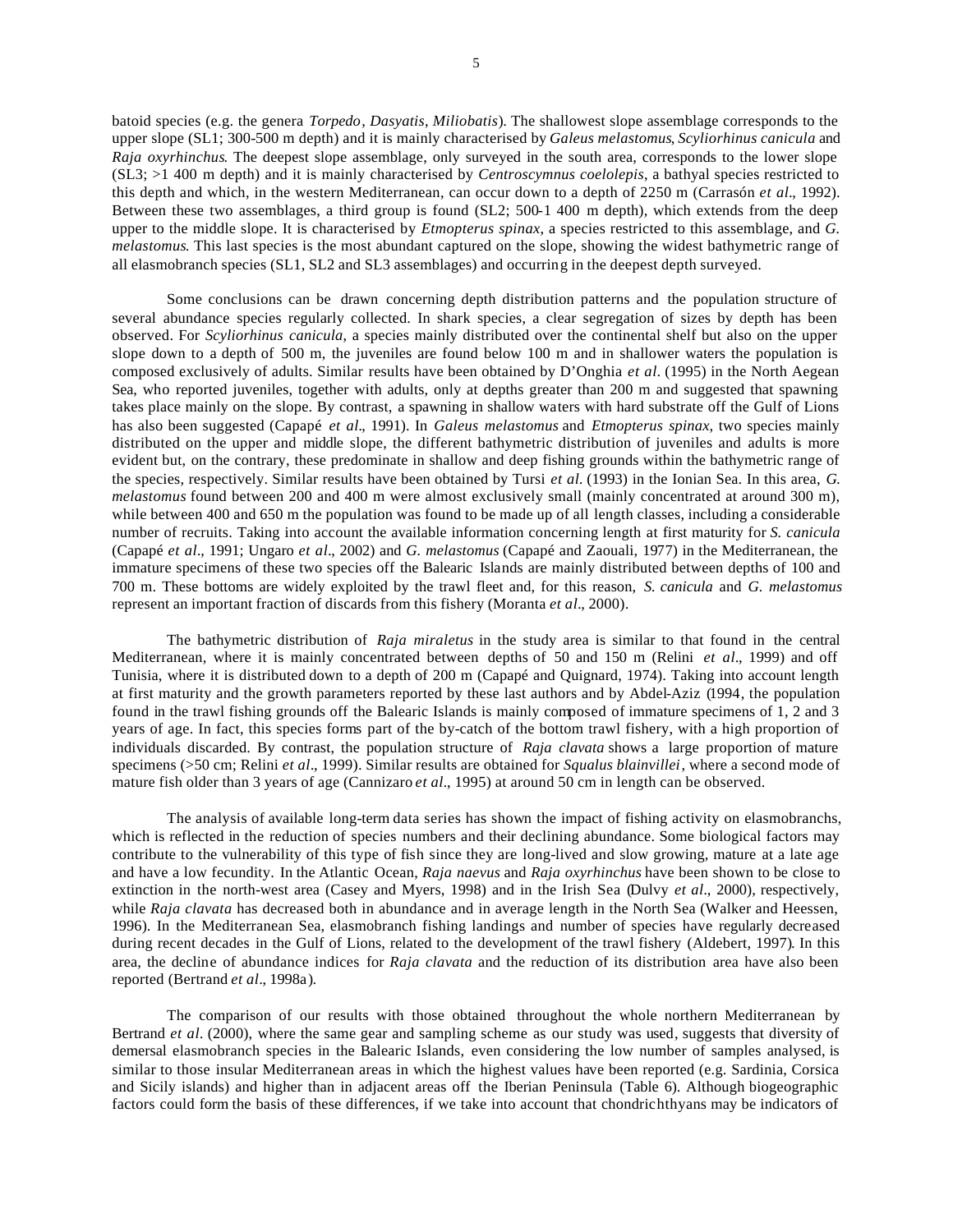fishing pressure (e.g. Stevens *et al.*, 2000), these results could also suggest the existence of some differences in fishing exploitation between areas, with lower intensity on the insular continental shelf and upper slope than along the peninsular bottoms. In addition, the presence of *Raja oxyrhinchus* on the slope bottoms of our surveyed area must also be pointed out. According to Bertrand *et al.* (2000), this species, which shows high vulnerability to fishing pressure, only occurs around Corsica Island, where trawling activity may be lower than in other areas, and around Sardinia.

The clear differences in abundance indices for some of the most important species could also encourage this hypothesis. In general, their values off the Balearic Islands (Table 6) are higher than those reported from the Iberian Peninsula and similar to the maximum abundance reported from other western Mediterranean areas off Corsica and Sicily for *Raja miraletus*, off Corsica and Sardinia for *Raja clavata* and off Corsica for *Scyliorhinus canicula*. The only exceptions were *Galeus melastomus* and *Etmopterus spinax*, which had maximum abundance off Alboran, with values much higher than those obtained from the other Mediterranean areas. The low levels of fishing effort below a depth of 500 m in this area could be on the basis of the highest abundance indices of these two species, which are restricted to the slope. In fact, this factor has also been used to explain differences in abundance and population structure obtained in a teleost species between this and other northern areas of the Iberian coast (Massutí *et al.*, 2001).

The present results must be considered as an insight into the knowledge, and also as a reference point, of the present status of demersal elasmobranchs in the Balearic Islands. This area, together with other insular areas, shows the most diverse and abundant elasmobranch assemblages in the western Mediterranean. For this reason, the necessity for harvest strategies linked to the conservation of these species is becoming more evident in these areas, as well as the need to assemble data for their monitoring over as long a time scale as possible.

### **Acknowledgements**

This paper is a result of the Spanish and European Projects MEDER (IEO Project) and Deep-Sea Fisheries (DGXIV/FAIR/96/06-55), respectively. The authors are most grateful to all the participants in the cruises BALAR0401, BALAR0901, QUIMERA-I and QUIMERA-II as well as the crew of R/V "Francisco de Paula Navarro" and "García del Cid" for their help during the sampling, and to Dr. C. Rodgers for help with improving the English and M.C. Iglesias for help with poster preparation.

#### **References**

- ABDEL-AZIZ, S.H. 1994. Observations on the biology of the common torpedo (*Torpedo torpedo*, Linnaeus, 1758) and marbled electric ray (*Torpedo marmorata*, Risso, 1810) from Egyptian Mediterranean waters. *Aust. J. Mar. Freshwater Res.*, **45**: 693-704.
- ALDEBERT, Y. 1997. Demersal resources of the Gulf of Lions (Mediterranean). Impact on fish diversity. *Vie et Milieu*, **47**: 275-284.
- BERTRAND, J.A., Y. ALDEBERT, and A. SOUPLET. 1998a. Temporal variability of demersal species in the Gulf of Lions from trawl surveys (1983-1997). *IFREMER Actes de Colloques*, **26**: 153-164.
- BERTRAND, J.A., L. GIL DE SOLA, C. PAPACONSTANTINOU, G. RELINI, and A. SOUPLET. 1998b. An international bottom trawl survey in the Mediterranean: the MEDITS programme. *IFREMER Actes de Colloques*, **26**: 76-93.
- BERTRAND, J.A., L. GIL DE SOLA, C. PAPACONSTANTINOU, G. RELINI, and A SOUPLET. 2000. Contribution on the distribution of elasmobranchs in the Mediterranean (from the MEDITS surveys). *Biol. Mar. Medit.*, **7**: 1-15.
- BOZZANO, A., R. MURGIA, S. VALLERGA, J. HIRANO, and S. ARCHER. 2001. The photoreceptor system in the retinae of two dogfishes, *Scyliorhinus canicula* and *Galeus melastomus*: possible relationship with depth distribution and predatory lifestyle. *J. Fish Biol.*, **59**: 1258-1278.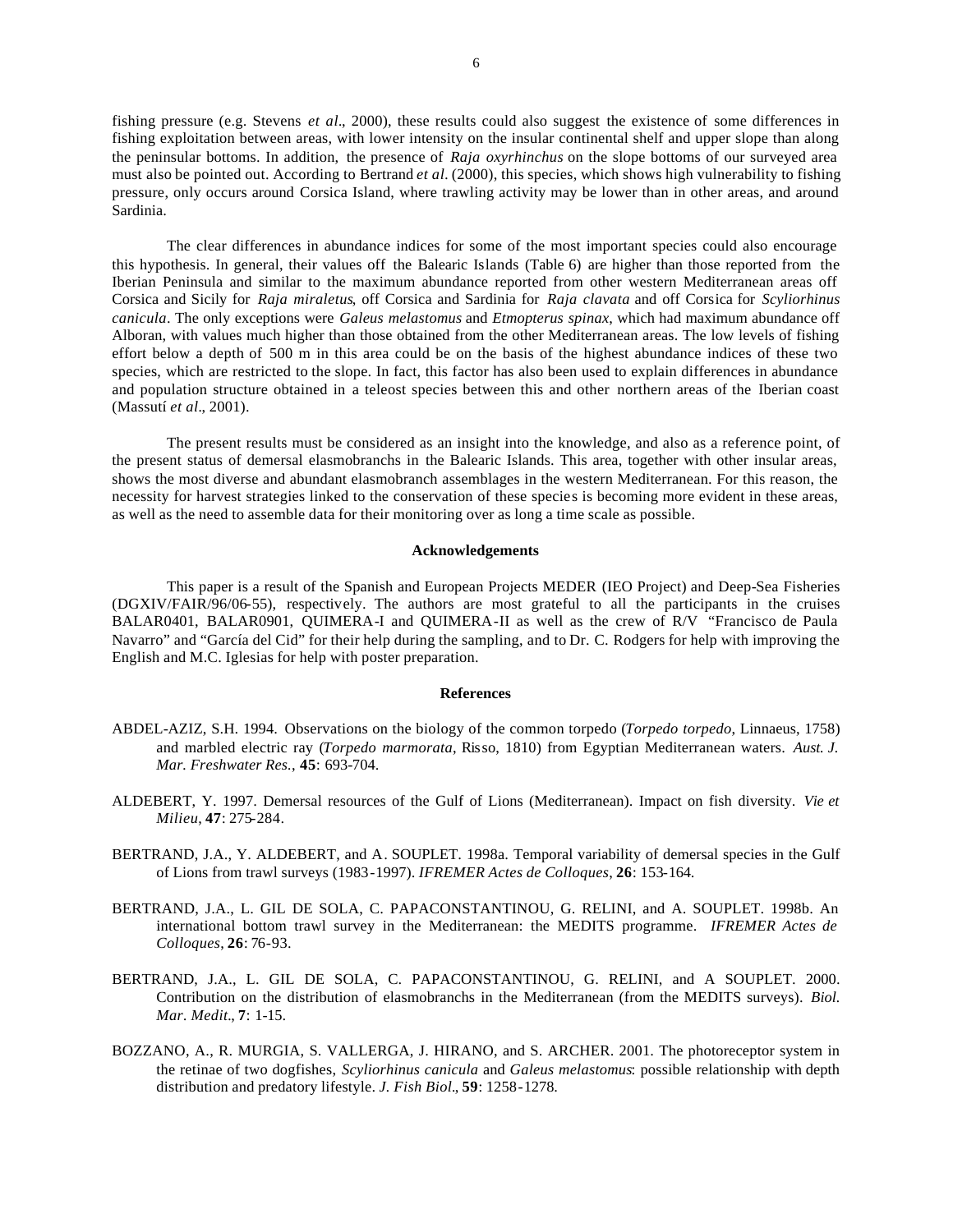- CANNIZARO, L., P. RIZZO, D. LEVI, and S. GANCITANO. 1995. Age determination and growth of *Squalus blainvillei* (Risso, 1826). *Fish. Res.*, 23: 113-125.
- CAPAPÉ, C., and J.P. QUIGNARD. 1974. Contribution à la biologie des Rajidae des côtes tunisiennes. I. *Raja miraletus* Linné, 1758: répartition géographique et bathymétrique, sexualité, reproduction, fécondité. *Archs. Inst. Pasteur Tunis*, **51**: 39-60.
- CAPAPÉ, C., and J. ZAOUALI. 1977. Contribution à la biologie des Scyliorhinidae des côtes tunisiennes. VI: *Galeus melastomus* Rafinesque, 1810. Répartition géographique et bathymétrique, sexualité, reproduction, fécondité. *Cah. Biol.. Mar.*, **18**: 449-463.
- CAPAPÉ, C., J.A. TOMASINI, and J.L. BOUCHEREAU. 1991. Observations sur la biologie de reproduction de la petite roussette, *Scyliorhinus canicula* (Linnaeus, 1758) (Pisces, Scyliorhinidae) du golfe du Lion (France méridionale). *Ichtyophysiol. Acta*, **13**: 87-109.
- CAPAPÉ, C., J.A. TOMASINI, and J.P. QUIGNARD. 2000. Les elasmobranches pleurotrêmes de la côte du Languedoc (France, Méridionale): observations biologiques et démographiques. *Vie et Milieu*, **50**: 123-133.
- CARRASÓN, M., C. STEFANESCU, and J.E. CARTES. 1992. Diets and bathymetric distributions of two bathyal sharks of the Catalan deep sea (western Mediterranean). *Mar. Ecol. Prog. Ser.*, **82**: 21-30.
- CASEY, J.M., and R.A. MYERS. 1998. Near extinction of a large, widely distributed fish. *Science*, **281**: 690-691.
- CLARKE, K.R., and R.N. GORLEY. 2001. *PRIMER v5: User Manual/Tutorial*. PRIMER-E: Plymouth, 91 pp.
- DEMESTRE, M., P. SÁNCHEZ, and P. ABELLÓ. 2000. Demersal fish assemblages and habitat characteristics on the continental shelf and upper slope of the north-western Mediterranean. *J. Mar. Biol. Ass. U.K.*, **80**: 981- 988.
- D'ONGHIA, G., A. MATARRESE, A. TURSI, and L. SION. 1995. Observations on the depth distribution pattern of the small-spotted catshark in the North Aegean Sea. *J. Fish Biol.*, **47**: 421-426.
- DULVY, N.K., J.D. METCALFE, J. GLANVILLE, M.G. PAWSON, and J.D. REYNOLDS. 2000. Fishery stability, local extinctions and shifts in community structure in skates. *Conserv. Biol.*, **14**: 283-293.
- GIL DE SOLA, L. 1994. Ictiofauna demersal de la plataforma continental del mar de Alborán (Mediterráneo suroccidental ibérico). *Bol. Inst. Esp. Oceanogr.*, **10**: 63-79.
- HAEDRICH, R.L., and N.R. MERRET. .1988. Summary atlas of deep-living demersal fishes in the North Atlantic Basin. *J. Nat. Hist.*, **22**: 1325-1362.
- MACPHERSON, E. 1980. Regimen alimentaire de *Galeus melastomus* Rafinesque, 1810, *Etmopterus spinax* (L., 1758) et *Scymnorhinus licha* (Bonnaterre, 1788) en Méditerranée occidentale. *Vie et Milieu*, **30**: 139-148.
- MASSUTÍ, E., O. REÑONES, A. CARBONELL, and P. OLIVER. 1996. Demersal fish communities exploited on the continental shelf and slope off Majorca (Balearic Islands, NW Mediterranean). *Vie et Milieu*, **46**: 45-55.
- MASSUTÍ, E., J. MORANTA, L. GIL DE SOLA, B. MORALES-NIN, and L. PRATS. 2001. Distribution and population structure of the rockfish *Helicolenus dactylopterus* (Pisces: Scorpaenidae) in the western Mediterranean. *J. Mar. Biol. Ass. U.K.*, **81**: 129-141.
- MATARRESE, A., G. D'ONGHIA, A. TURSI, and M. BASANISI. 1996. New information on the ichthyofauna of the south-eastern Italian coast (Ionian Sea). *Cybium*, **20**: 197-211.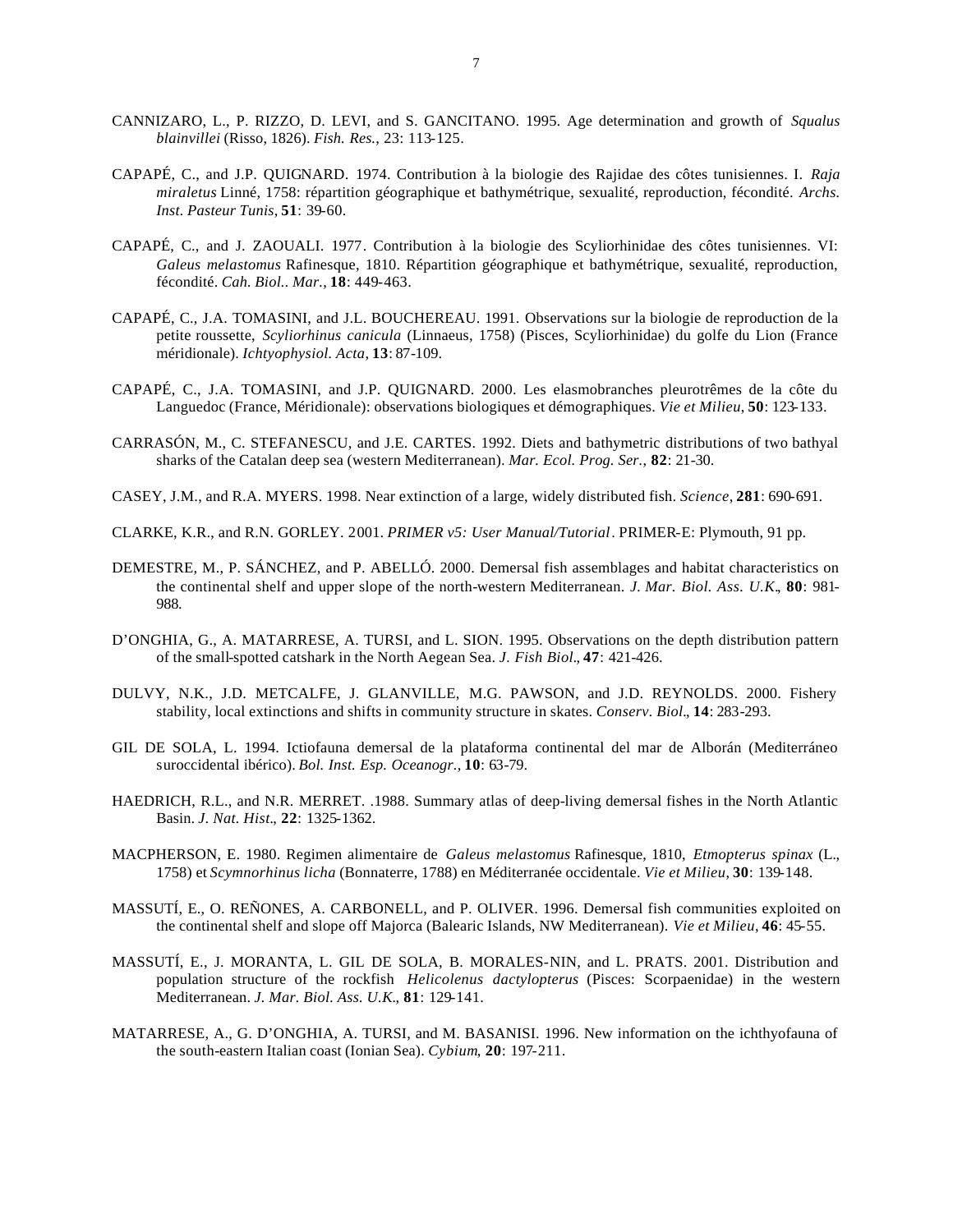- MORANTA, J., C. STEFANESCU, E. MASSUTÍ, B. MORALES-NIN, and D. LLORIS. 1998. Fish community structure and depth-related trends on the continental slope of the Balearic Islands (Algerian basin, western Mediterranean). *Mar. Ecol. Prog. Ser.*, **171**: 247-259.
- MORANTA, J., E. MASSUTÍ, and B. MORALES-NIN. 2000. Fish catch composition of the deep-sea decapod crustacean fisheries in the Balearic Islands (western Mediterranean). *Fish. Res.*, **45**: 253-264.
- PAPACONSTANTINOU, C., V. VASSILOPOULOU, G. PETRAKIS, E. CARAGITSOU. C. MYTILINAEOU, A. FOURTOUNI, and C.-Y. POLITOU. 1994. The demersal fish fauna of the North and West Aegean Sea. *Bios*, **2**: 35-45.
- RELINI, G. 1995. La fauna ittica batiale del Mediterraneo con particolare riferimento ai campionamenti dello strascico. *Biol. Mar. Medit.*, **2**: 177-183.
- RELINI, G., J.A. BERTRAND, and A. ZAMBONI. Eds. 1999. Synthesis of the knowledge on bottom fishery resources in Central Mediterranean (Italy and Corsica). *Biol. Mar. Medit.*, 6 (suppl. 1): 94-98.
- RELINI, G., F. BIAGI, F. SERENA, A. BELLUSCIO, M.T. SPEDICATO, P. RINELLI, M.C. FOLLESA, C. PICCINETTI, N. UNGARO, L. SION, and D. LEVI. 2000. I Selaci pescati con lo strascico nei mari italiani. *Biol.. Mar. Medit.*, **7**: 347-384.
- SARDÀ, F., J.E. CARTES, J.B. COMPANY, and A. ALBIOL. 1998. A modified commercial trawl used to sample deep-sea megabenthos. *Fish. Sci.*, 64: 492-493.
- SION, L., G. D'ONGHIA, and R. CARLUCCI. 2002. A simple technique for ageing the velvet belly shark, *Etmopterus spinax* (Squalidae). *Proc. 4th Europ. Elasm. Assoc. Meet., Livorno (Italy), 2000, Vacchi, M., La Mesa, G., Serena, F & B. Séret, eds ICRAM, ARPAT & SFI*, 2002: 135-139.
- STEFANESCU, C., D. LLORIS, and J. RUCABADO. 1992. Deep-living demersal fishes in the Catalan Sea (western Mediterranean) below a depth of 1000 m. *J. Nat. Hist.*, **26**: 197-213.
- STEFANESCU, C., D. LLORIS, and J. RUCABADO. 1993. Deep-sea fish assemblages in the Catalan Sea (western Mediterranean) below a depth of 1000 m. Deep-Sea Res., **40**: 695-707.
- STEVENS, J.D., R. BONFIL, N.K. DULVY, and P.A. WALKER. 2000. The effects of fishing on sharks, rays, and chimaeras (chondrichthyans), and the implications for marine ecosystems. *ICES J. Mar. Sci.*, **57**: 476-494.
- TURSI, A., G. D'ONGHIA, A. MATARRESE, and G. PISCITELLI. 1993. Observations on population biology of the blackmouth catshark *Galeus melastomus* (Chondrichthyes, Scyliorhinidae) in the Ionian Sea. *Cybium*, **17**: 187-196.
- UNGARO, N., and C.A. MARANO. 2002. Notes about the rabbit fish population, *Chimaera monstrosa*, in the southern Adriatic Sea. *Proc. 4th Europ. Elasm. Assoc. Meet., Livorno (Italy), 2000, Vacchi, M., La Mesa, G., Serena, F & B. Séret, eds ICRAM, ARPAT & SFI*, 2002: 161-169.
- UNGARO, N., G. MARANO, and M.C. MARZANO. 2002. Size at sexual maturity of the smallspotted catshark, *Scyliorhinus canicula*, in the southern Adriatic Sea. *Proc. 4th Europ. Elasm. Assoc. Meet., Livorno (Italy), 2000, Vacchi, M., La Mesa, G., Serena, F & B. Séret, eds ICRAM, ARPAT & SFI*, 2002: 171-175.
- WALKER, P.A., and H.J.L. HEESSEN. 1996. Long-term changes in ray populations in the North Sea. *ICES J. Mar. Sci.*, **53**: 1085-1093.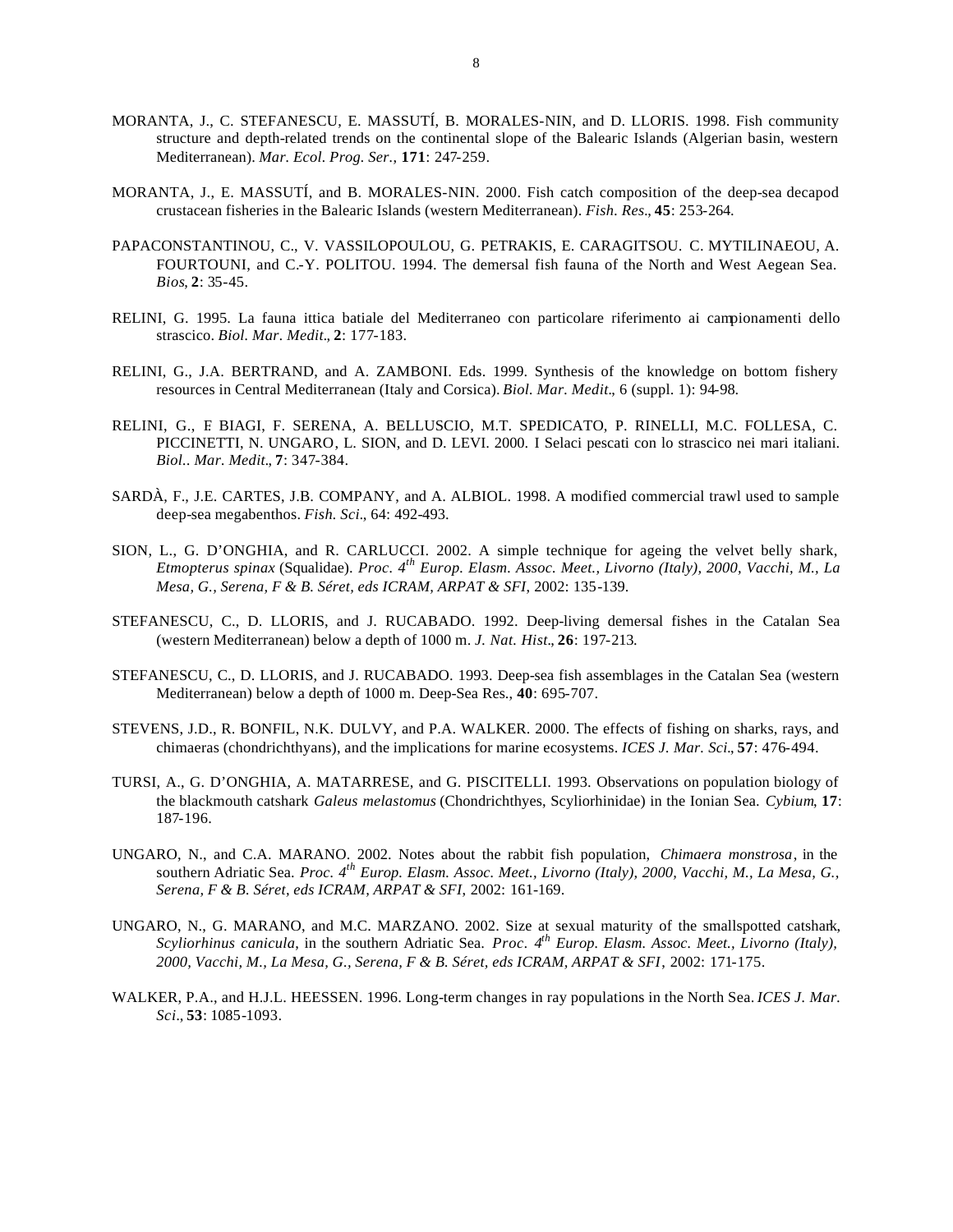Table 1. Elasmobranch species caught between depths of 40 and 1800 m during BALAR and QUIMERA trawl surveys carried out in two different areas off the Balearic Islands. Total abundance (A; in number of specimens) and biomass (B; in kg), frequency of occurrence (F), depth range (D; in m) and size range (S; total length in cm) are shown by species for each surveyed area.

|                |                                                 | North Area     |        |    | South Area  |     |       |                |             |
|----------------|-------------------------------------------------|----------------|--------|----|-------------|-----|-------|----------------|-------------|
| Family         | <b>Species</b>                                  | A              | B      | F  | Depth range | A   | B     | F              | Depth range |
| Scyliorhinidae | Galeus melastomus Rafinesque, 1810              | 2471           | 135.43 | 38 | 101-745     | 563 | 88.49 | 73             | 239-1713    |
|                | Scyliorhinus canicula (Linnaeus, 1758)          | 2440           | 261.75 | 67 | 44-416      | 305 | 14.56 | 18             | 195-402     |
| Triakidae      | Mustelus asterias Cloquet, 1821                 |                | 0.17   |    | 103         |     |       |                |             |
|                | <i>Mustelus mustelus</i> (Linnaeus, 1758)       |                | 0.76   |    | 68          |     |       |                |             |
| Squalidae      | Centrophorus uyato (Rafinesque, 1810)           |                | 3.96   |    | 686         |     | 4     | 2              | 802         |
|                | Centroscymnus coelolepis Bocage & Capello, 1864 |                |        |    |             | 39  | 23.22 | 29             | 1012-1713   |
|                | Dalatias licha (Bonnaterre, 1788)               | $\overline{2}$ | 3.73   | 2  | 624-698     | 5   | 9.01  | 9              | 595-892     |
|                | <i>Etmopterus spinax</i> (Linnaeus, 1758)       | 65             | 5.90   | 19 | 616-745     | 76  | 13.31 | 53             | 311-1416    |
|                | Squalus blanvillei (Risso, 1826)                | 53             | 39.95  | 7  | 103-649     | 24  | 2.4   | $\overline{c}$ | 241         |
| Torpedinidae   | Torpedo nodiliana Bonaparte, 1835               |                | 0.22   |    | 371         |     |       |                |             |
|                | Torpedo marmorata Risso, 1810                   | 5              | 0.87   | 6  | 108-180     |     |       |                |             |
| Rajidae        | Raja oxyrinchus Linnaeus, 1758                  | 23             | 21.43  | 11 | 235-444     |     |       |                |             |
|                | Raja naevus Müller & Henle, 1841                | 44             | 15.52  | 18 | 52-337      | 4   | 1.602 | 4              | 908         |
|                | Raja asterias Delaroche, 1809                   | 42             | 20.63  | 20 | 44-399      | 5   | 2.19  | 4              | 195-264     |
|                | Raja brachyura Lafont, 1873                     |                | 0.67   |    | 70          |     |       |                |             |
|                | Raja clavata Linnaeus, 1758                     | 92             | 83.26  | 28 | 85-400      |     |       |                |             |
|                | Raja miraletus Linnaeus, 1758                   | 112            | 20.56  | 32 | 69-399      |     |       |                |             |
|                | Raja montagui Fowler, 1910                      | 2              | 1.12   |    | 77          |     |       |                |             |
|                | Raja polystigma Regan, 1923                     |                | 2.14   | 4  | 63-127      |     | 0.22  | 2              | 398         |
|                | Raja undulata Lacepède, 1802                    |                | 1.40   |    | 53          |     |       |                |             |
| Dasyatidae     | Dasyatis pastinaca (Linnaeus, 1758)             | 3              | 3.92   | 4  | $41 - 53$   |     |       |                |             |
| Myliobatidae   | Myliobatis aquila ((Linnaeus, 1758)             | 10             | 10.69  | 4  | $41 - 46$   |     |       |                |             |
| Chimaeridae    | Chimaera monstrosa Linnaeus, 1758               |                | 0.15   | 2  | 494-538     |     |       |                |             |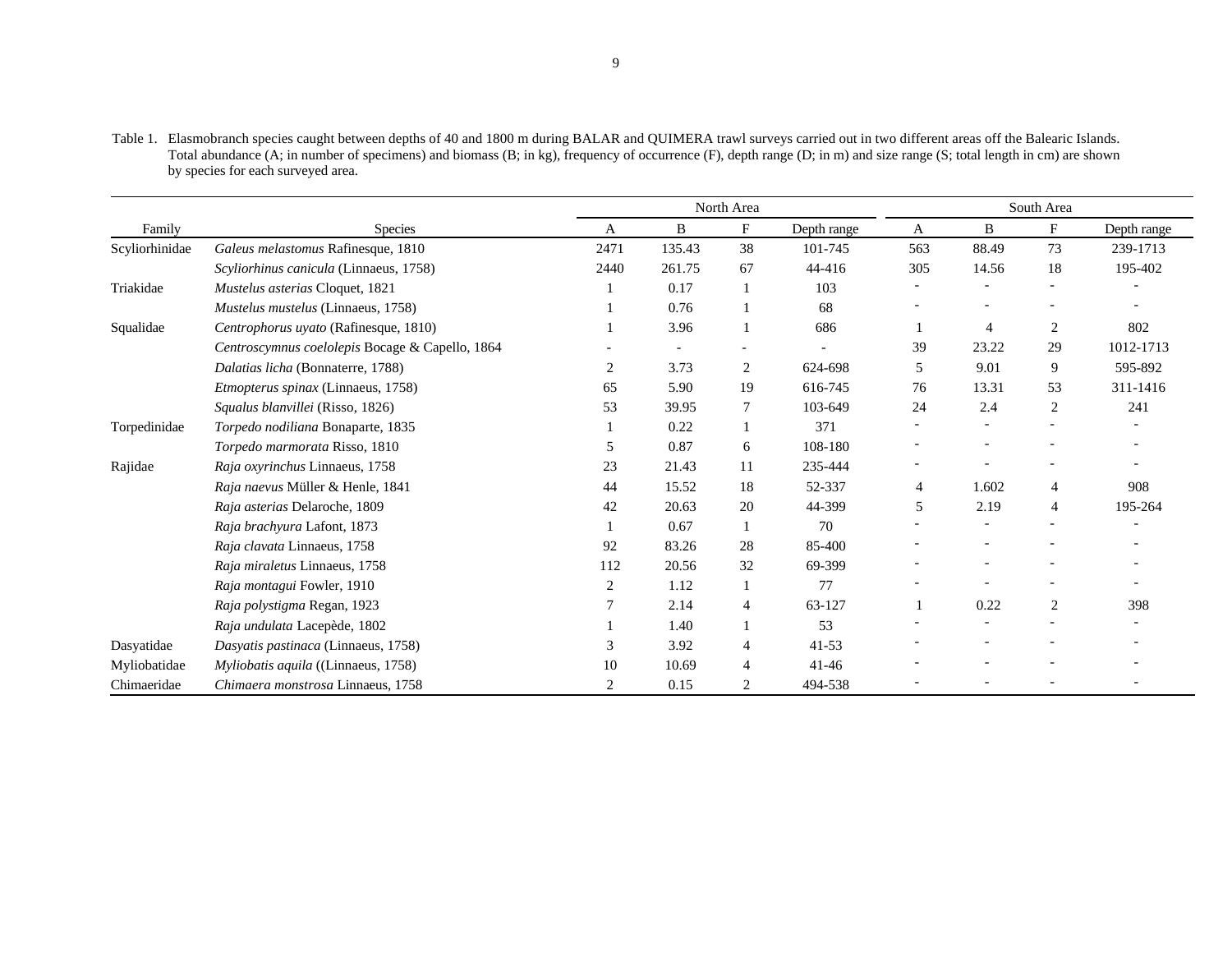|                        | North Area     |               |                 | South Area    |               |                 |                 |  |  |
|------------------------|----------------|---------------|-----------------|---------------|---------------|-----------------|-----------------|--|--|
|                        | <b>SH</b>      | SL1           | SL <sub>2</sub> | <b>SH</b>     | SL1           | SL <sub>2</sub> | SL <sub>3</sub> |  |  |
| Hauls                  | 52             | 15            | 18              | $\mathbf{c}$  | 6             | 26              | 10              |  |  |
| Species richness       | 17             | 10            | 6               | 4             |               | 6               | 3               |  |  |
| Mean species richness  | 2.8(0.2)       | 2.8(0.4)      | 2.1(0.1)        | 2.3(0.3)      | 2.1(0.2)      | 2.1(0.1)        | 1.5(0.2)        |  |  |
| Fish/He                | 13.1(1.8)      | 21.0(5.6)     | 3.8(1.0)        | 12.4(1.3)     | 25.1(7.2)     | 2.7(0.2)        | 1.0(0.2)        |  |  |
| g/He                   | 2564.3 (365.2) | 876.1 (217.1) | 612.4(141.6)    | 945.5 (205.9) | 900.2 (242.9) | 982.5 (157.4)   | 461.3 (132.6)   |  |  |
| Mean fish weight $(g)$ | 246.3(25.7)    | 45.6(5.5)     | 184.0(38.3)     | 76.8 (18.4)   | 36.1(7.4)     | 431.9 (92.6)    | 480.9 (139.1)   |  |  |
| Diversity (H')         | 0.52(0.06)     | 0.36(0.09)    | 0.36(0.05)      | 0.42(0.23)    | 0.25(0.08)    | 0.46(0.16)      | 0.25(0.10)      |  |  |
| Evenness $(J')$        | 0.55(0.04)     | 0.42(0.09)    | 0.51(0.05)      | 0.46(0.18)    | 0.36(0.12)    | 0.70(0.09)      | 0.79(0.02)      |  |  |

Table 2. Number of hauls analysed and mean ecological parameters (standard error) for each group resulting from cluster and MDS analyses (see Fig. 3 and 4) of elasmobranch samples obtained during bottom trawl surveys carried out in two different areas off the Balearic Islands.

Table 3. Results of the ANOSIM routine to analyse differences between seasons and depths, considering the groups resulting from cluster and MDS analyses (Fig. 3 and 4) for elasmobranch samples obtained during bottom trawl surveys carried out in two different areas off the Balearic Islands.

| Comparison           | R Global   |                |            |                |  |  |  |  |
|----------------------|------------|----------------|------------|----------------|--|--|--|--|
|                      | North Area |                | South Area |                |  |  |  |  |
|                      | Abundance  | <b>Biomass</b> | Abundance  | <b>Biomass</b> |  |  |  |  |
| Between seasons      |            |                |            |                |  |  |  |  |
| Autumn vs Spring     | $-0.001$   | $-0.001$       | $-0.066$   | $-0.007$       |  |  |  |  |
| Between depth ranges | $0.62*$    | $0.72*$        |            | $0.53*$        |  |  |  |  |
| SH vs SL1            | $0.52*$    | $0.63*$        | 0.23       | 0.13           |  |  |  |  |
| $SH$ vs $SL2$        | $0.81*$    | $0.92*$        | $0.86*$    | $0.82*$        |  |  |  |  |
| $SH$ vs $SL3$        |            |                | $1.00*$    | 1.00           |  |  |  |  |
| SL1 vs SL2           | $0.52*$    | $0.52*$        | $0.64*$    | $0.38*$        |  |  |  |  |
| $SL1 \nu s SL3$      |            |                | $0.92*$    | $0.81*$        |  |  |  |  |
| $SL2 \nu s SL3$      |            |                | $0.69*$    | $0.47*$        |  |  |  |  |

(\*) denotes a statistically significant difference at the 95% confidence interval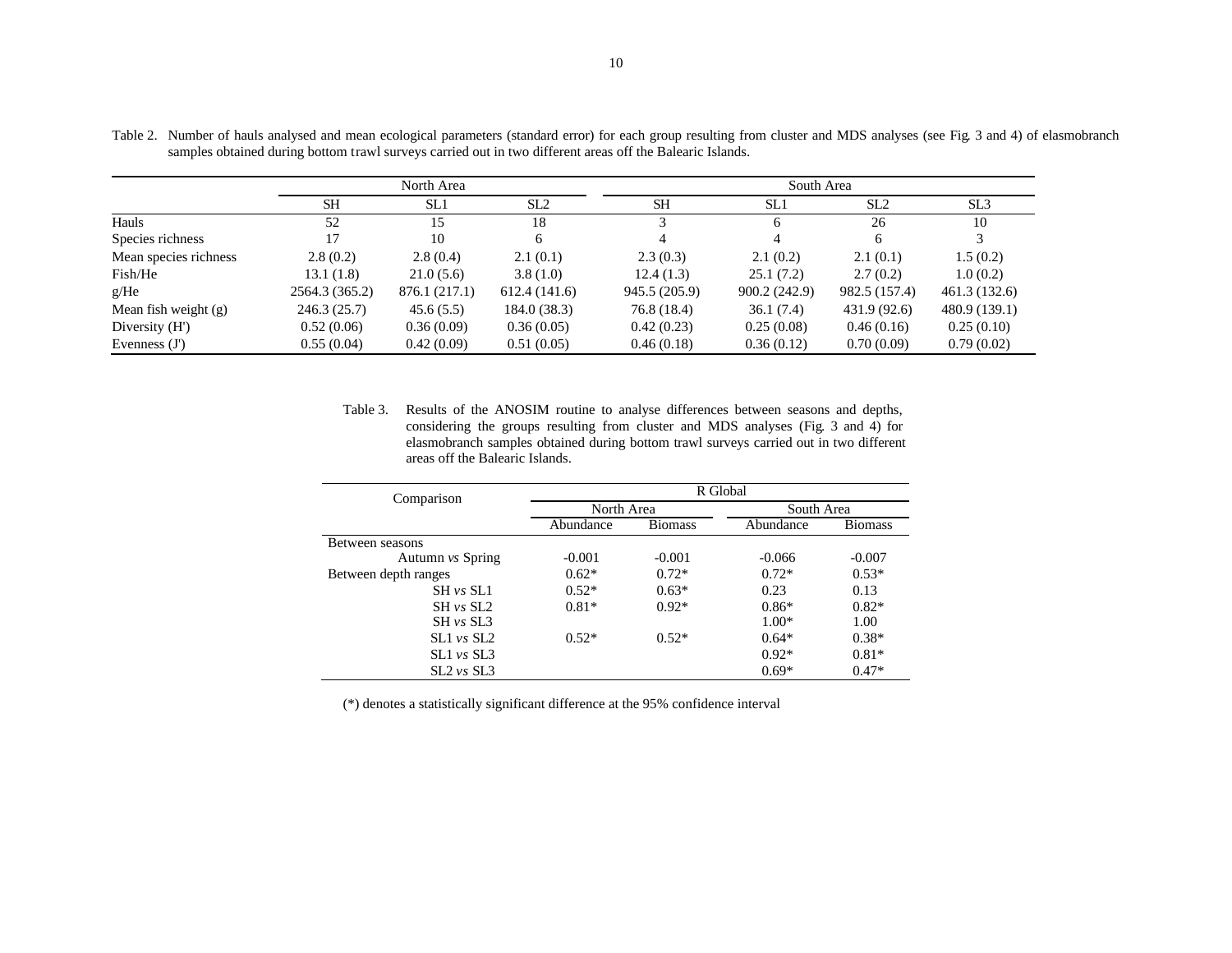Table 4. Results of the SIMPER routine to analyse dissimilarity between groups resulting from cluster and MDS analyses (Figure 3) for elasmobranch samples obtained during BALAR bottom trawl surveys, carried out between depths of 40 and 800 m in the north area off the Balearic Islands and percentage contribution, in terms of abundance, of the main species to each group.  $\overline{A}$  : abundance;  $\overline{S_i}$  : average similarity;  $\overline{d_i}$  : average dissimilarity, *SD*: standard deviation. See Table 1 for abbreviation of species.

| Depth range                           | Species        | $\overline{A}$ | $\overline{S_i}$      | $\overline{S_i}/SD$ | $\overline{S_i}$ % | $\sum S_i$ % |
|---------------------------------------|----------------|----------------|-----------------------|---------------------|--------------------|--------------|
| SH $\overline{S_i}$ = 30.44           |                |                |                       |                     |                    |              |
|                                       | S. canicula    | 10.72          | 27.16                 | 1.02                | 89.22              | 89.22        |
|                                       | R. miraletus   | 0.64           | 1.42                  | 0.34                | 4.66               | 93.88        |
| SL1 $\overline{S_i}$ = 30.56          |                |                |                       |                     |                    |              |
|                                       | G. melastomus  | 16.73          | 27.24                 | 1.03                | 89.11              | 89.11        |
|                                       | S. canicula    | 3.93           | 3.07                  | 0.45                | 10.04              | 99.15        |
|                                       | R. oxyrhinchus | 0.19           | 0.24                  | 0.44                | 0.79               | 99.94        |
| SL2 $\overline{S_i}$ = 56.32          |                |                |                       |                     |                    |              |
|                                       | G. melastomus  | 3.59           | 50.57                 | 2.36                | 89.79              | 89.79        |
|                                       | E. spinax      | 0.45           | 5.74                  | $1.1\,$             | 10.19              | 99.98        |
| Pair-waise comparisons                |                |                | $\overline{\bm{d}}_i$ | $\overline{d_i}/SD$ | $\overline{d}$ , % | $\sum d_i$ % |
| SH vs SL1 $\overline{d_i}$ = 89.36    |                |                |                       |                     |                    |              |
|                                       | G. melastomus  |                | 43.16                 | 1.43                | 48.3               | 48.3         |
|                                       | S. canicula    |                | 34.55                 | 1.19                | 38.67              | 86.96        |
|                                       | R. miraletus   |                | 3.06                  | 0.43                | 3.42               | 90.39        |
| SH vs SL2 $\overline{d_i}$ = 98.40    |                |                |                       |                     |                    |              |
|                                       | S. canicula    |                | 48.66                 | 1.54                | 49.45              | 49.45        |
|                                       | G. melastomus  |                | 29.76                 | 1.26                | 30.25              | 79.69        |
|                                       | R. miraletus   |                | 4.65                  | 0.56                | 4.72               | 84.42        |
|                                       | E. spinax      |                | 4.09                  | 0.86                | 4.16               | 88.58        |
| SL1 vs SL2 $\boldsymbol{d}_i$ = 74.66 |                |                |                       |                     |                    |              |
|                                       | G. melastomus  |                | 54.89                 | 2.13                | 73.51              | 73.51        |
|                                       | S. canicula    |                | 13.44                 | 0.68                | 18                 | 91.52        |
|                                       | E. spinax      |                | 3.77                  | 0.72                | 5.05               | 96.57        |
|                                       | R. oxyrhinchus |                | 1.2                   | 0.44                | 1.6                | 98.17        |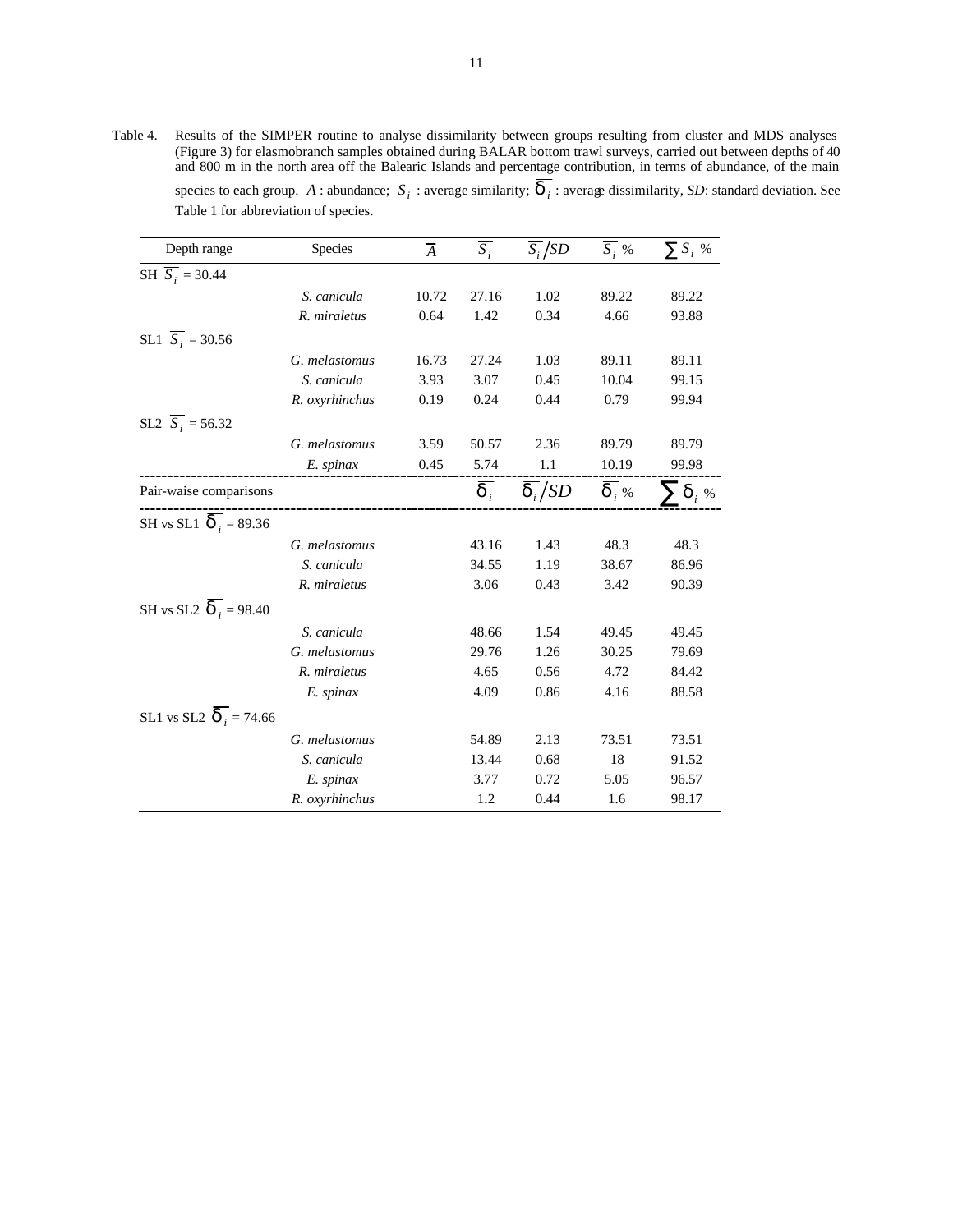Table 5. Results of the SIMPER routine to analysis dissimilarity between groups resulting from cluster and MDS analyses (Figure 4) of elasmobranch samples obtained during QUIMERA bottom trawl surveys, carried out between depths of 200 and 1800 m in the south area off the Balearic Islands and percentage contribution, in terms of abundance, of the main species to each group.  $\overline{A}$ : abundance;  $\overline{S_i}$ : average similarity;  $\overline{d_i}$ : average dissimilarity, *SD*: standard deviation. See Table 1 for abbreviation of species.

| Depth range                         | Species        | $\overline{A}$ | $\overline{S_i}$ | $\overline{S_i}/SD$ | $\overline{S_i}$ % | $\sum S_i$ % |
|-------------------------------------|----------------|----------------|------------------|---------------------|--------------------|--------------|
| SH $\overline{S_i}$ = 50.24         |                |                |                  |                     |                    |              |
|                                     | S. canicula    | 9.55           | 49.55            | 1.73                | 98.63              | 98.63        |
|                                     | S. blainvillei | 2.12           | 0.74             | 0.43                | 1.01               | 99.64        |
|                                     | R. asterias    | 0.5            | 0.69             | 0.58                | 0.36               | 100          |
| SL1 $\overline{S_i}$ = 20.4         |                |                |                  |                     |                    |              |
|                                     | S. canicula    | 9.29           | 10.97            | 0.5                 | 53.79              | 53.79        |
|                                     | G. melastomus  | 14.5           | 8.97             | 0.56                | 43.96              | 97.75        |
| SL2 $\overline{S_i}$ = 54.98        |                |                |                  |                     |                    |              |
|                                     | G. melastomus  | 1.98           | 45.17            | 1.65                | 82.16              | 82.16        |
|                                     | E. spinax      | 0.51           | 9.42             | 0.98                | 17.13              | 99.29        |
| SL3 $\overline{S_i}$ = 51.20        |                |                |                  |                     |                    |              |
|                                     | C. coelolepis  | 0.87           | 47.51            | 2.08                | 92.80              | 92.80        |
|                                     | C. uyato       | 0.20           | 3.69             | 0.41                | 8.20               | 100          |
| Pairwaise comparisons               |                |                | $\overline{d_i}$ | $\overline{d_i}/SD$ | $\overline{d}$ , % | $\sum d_i$ % |
| SH vs SL1 $\overline{d_i}$ = 72.88  |                |                |                  |                     |                    |              |
|                                     | S. canicula    |                | 28.78            | 1.6                 | 39.49              | 39.49        |
|                                     | G. melastomus  |                | 28.5             | 0.86                | 39.11              | 78.6         |
| SH vs SL2 $\overline{d_i}$ = 99.96  |                |                |                  |                     |                    |              |
|                                     | S. canicula    |                | 62.51            | 2.56                | 62.53              | 62.52        |
|                                     | S. blainvillei |                | 15.55            | 0.7                 | 15.56              | 78.10        |
|                                     | G. melastomus  |                | 12.86            | 1.81                | 12.86              | 90.96        |
| SH vs SL3 $\overline{d_i}$ = 100    |                |                |                  |                     |                    |              |
|                                     | S. canicula    |                | 69.26            | 2.58                | 69.26              | 69.26        |
|                                     | S. blainvillei |                | 17.42            | 0.69                | 17.42              | 86.68        |
|                                     | C. coelolepis  |                | 6.35             | 1.51                | 6.35               | 93.03        |
| SL1 vs SL2 $\overline{d_i}$ = 86.97 |                |                |                  |                     |                    |              |
|                                     | S. canicula    |                | 37.64            | 0.99                | 43.27              | 43.27        |
|                                     | G. melastomus  |                | 36.20            | 0.99                | 41.63              | 84.90        |
|                                     | E. spinax      |                | 12.41            | 0.52                | 14.27              | 99.17        |
| SL1 vs SL3 $\overline{d_i}$ = 98.29 |                |                |                  |                     |                    |              |
|                                     | S. canicula    |                | 40.54            | 0.99                | 41.25              | 41.25        |
|                                     | G. melastomus  |                | 38.31            | 0.93                | 38.97              | 80.22        |
|                                     | E. spinax      |                | 14.47            | 0.47                | 14.72              | 94.94        |
| SL2 vs SL3 $\overline{d_i}$ = 82.62 |                |                |                  |                     |                    |              |
|                                     | G. melastomus  |                | 47.27            | 2.01                | 54.84              | 54.84        |
|                                     | C. coelolepis  |                | 23.64            | 1.47                | 27.42              | 82.62        |
|                                     | E. spinax      |                | 13.68            | 1.16                | 15.86              | 98.12        |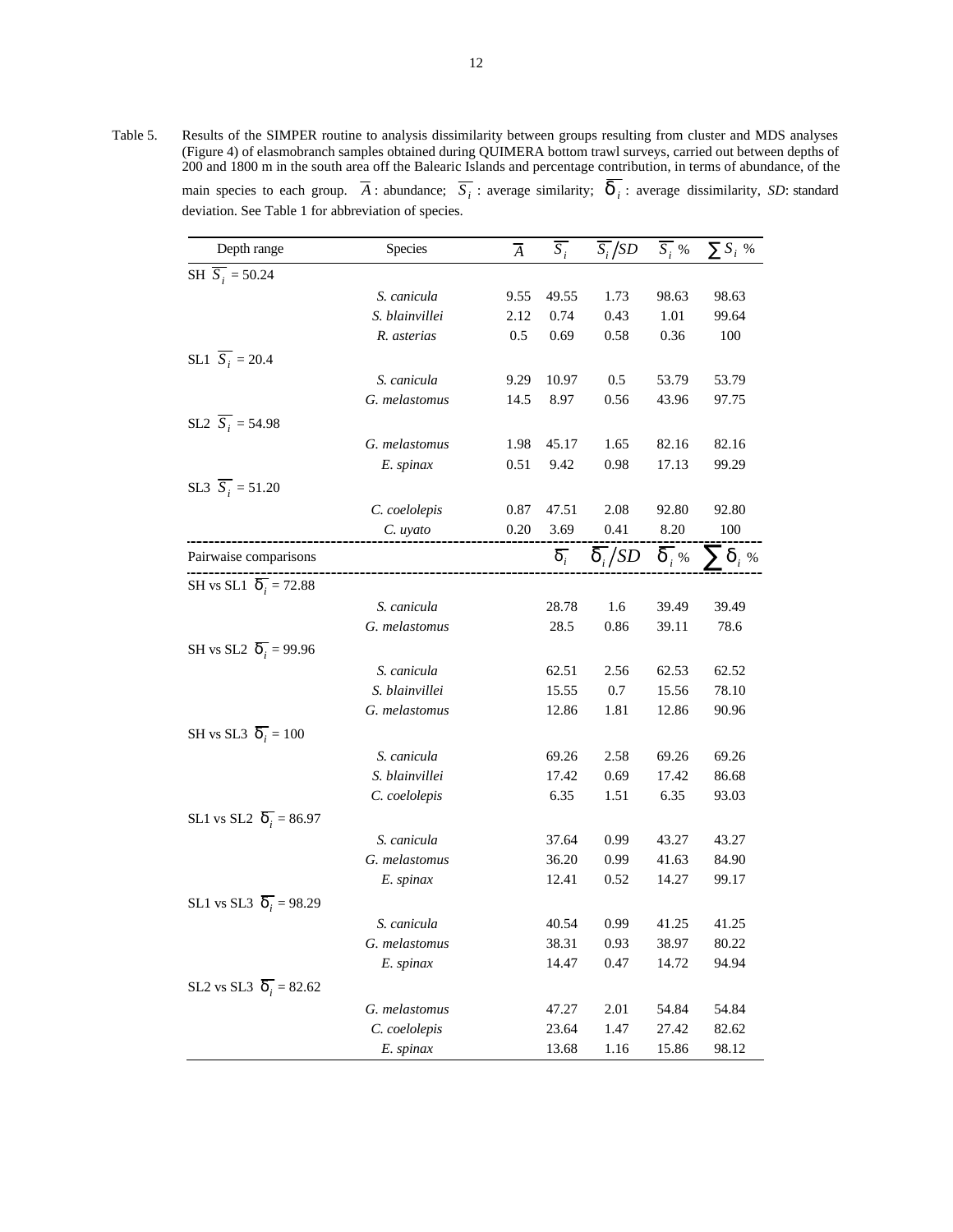Table 6. Number of hauls analysed, elasmobranch species captured and standardised abundance (specimens/ $km<sup>2</sup>$ ) for the most abundant species reported from different areas of the western Mediterranean (Bertrand *et al.*, 2000) and those obtained off the Balearic Islands from the BALAR surveys analysed in the present study, in which the same gear and sampling scheme were used. Abundance values from areas throughout the whole northern Mediterranean were obtained from an average of the 1994-1998 data series reported by Bertrand *et al.* (2000) at the different depth-strata in which the species were mainly distributed: (i) 10-200 m for *Raja clavata* and *Raja miraletus*; (ii) 200-800 m for *Galeus melastomus* and *Etmopterus spinax*; (iii) 10-800 m for *Scyliorhinus canicula*. Abundance values from the Balearic Islands were obtained from an average of spring and autumn data, in which no differences were detected (see Table 3).

| Area                                          | Total | Species | Abundance: specimens/ $Km^2$ |              |             |               |           |
|-----------------------------------------------|-------|---------|------------------------------|--------------|-------------|---------------|-----------|
|                                               | hauls | number  | R. clavata                   | R. miraletus | S. canicula | G. melastomus | E. spinax |
| Alboran Sea                                   | 170   | 16      | 0.0                          | 0.4          | 50.2        | 1876.8        | 281.0     |
| Central Iberian Peninsula                     | 150   | 13      | 3.0                          | 3.2          | 96.4        | 176.8         | 46.2      |
| Northern Iberian Peninsula                    | 215   | 10      | 2.0                          | 0.0          | 231.4       | 107.4         | 8.4       |
| Gulf of Lions                                 | 325   | 23      | 7.4                          | 0.0          | 92.3        | 932.2         | 42.6      |
| Corsica Island                                | 120   | 26      | 40.2                         | 101.2        | 590.4       | 641.4         | 54.2      |
| Ligurian and Northern and Central Thyrrhenian | 765   | 24      | 2.6                          | 7.4          | 17.9        | 288.4         | 52.2      |
| Sardinia Island                               | 625   | 24      | 46.4                         | 32.8         | 255.4       | 868.0         | 67.6      |
| Sicily Island and South Thyrrhenian           | 705   | 29      | 7.6                          | 115.6        | 34.0        | 253.6         | 67.8      |
| <b>Balearic Islands</b>                       | 85    | 22      | 54.0                         | 88.0         | 804.0       | 1131.0        | 27.0      |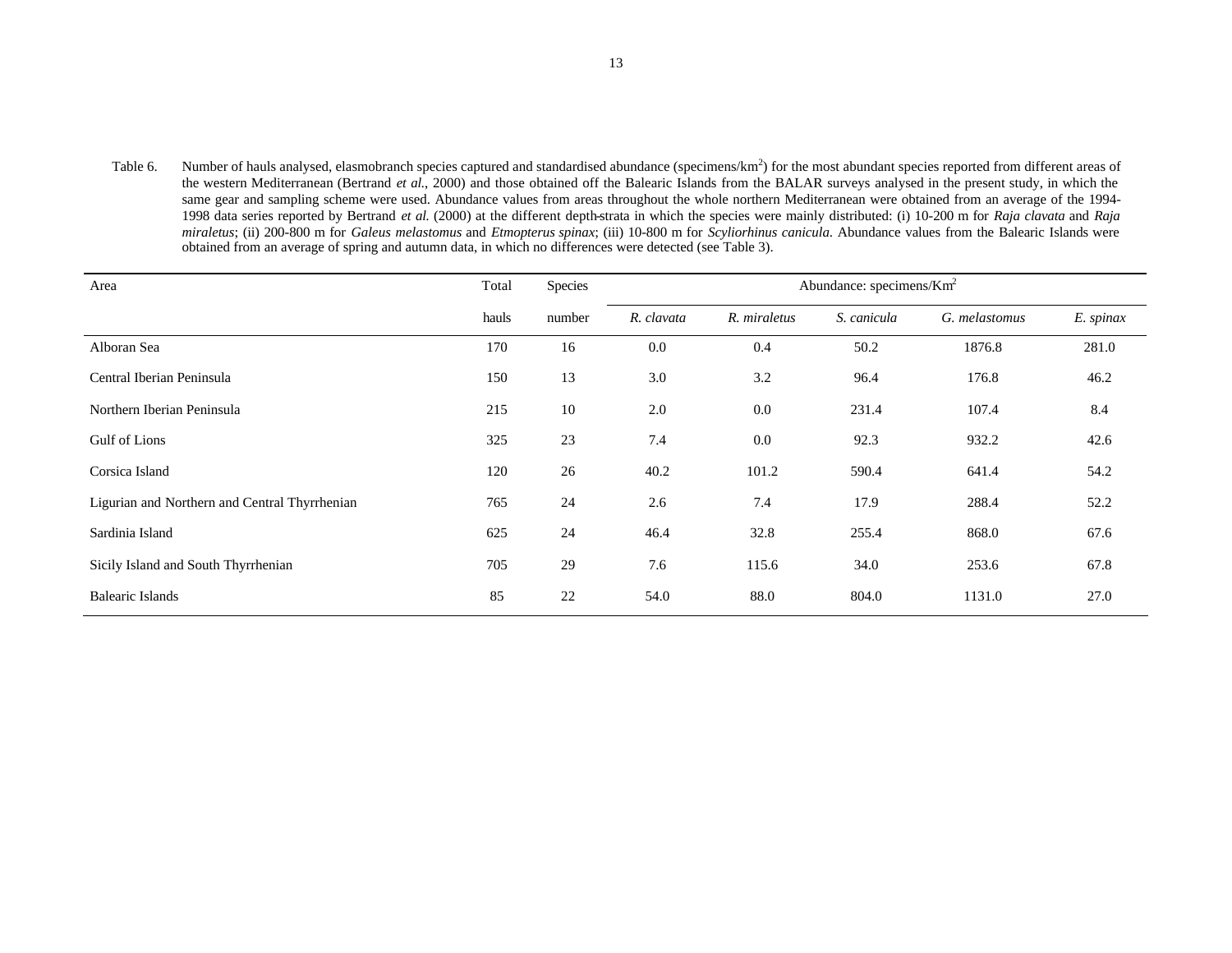

Fig. 1. Location of the two areas studied off the Balearic Islands (south and north) and the trawl stations surveyed during the different surveys: BALARs (♦) and QUIMERAs ( $\bullet$ ).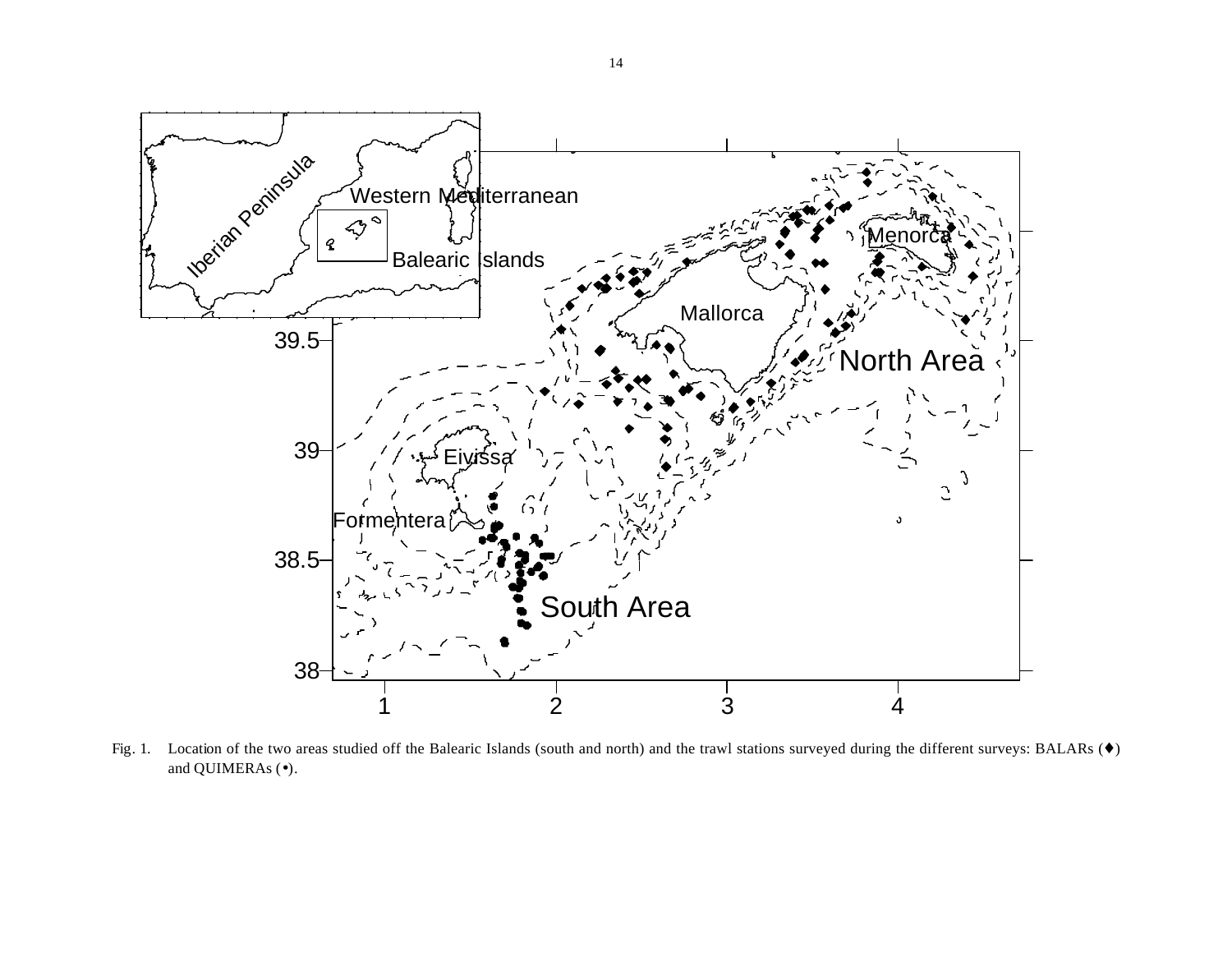

Fig. 2. Distribution by depth of the standardised abundance and biomass (specimens and kg by 10 000 m<sup>2</sup>) and the mean weight of elasmobranchs captured during bottom trawl surveys carried out in two different areas off the Balearic Islands.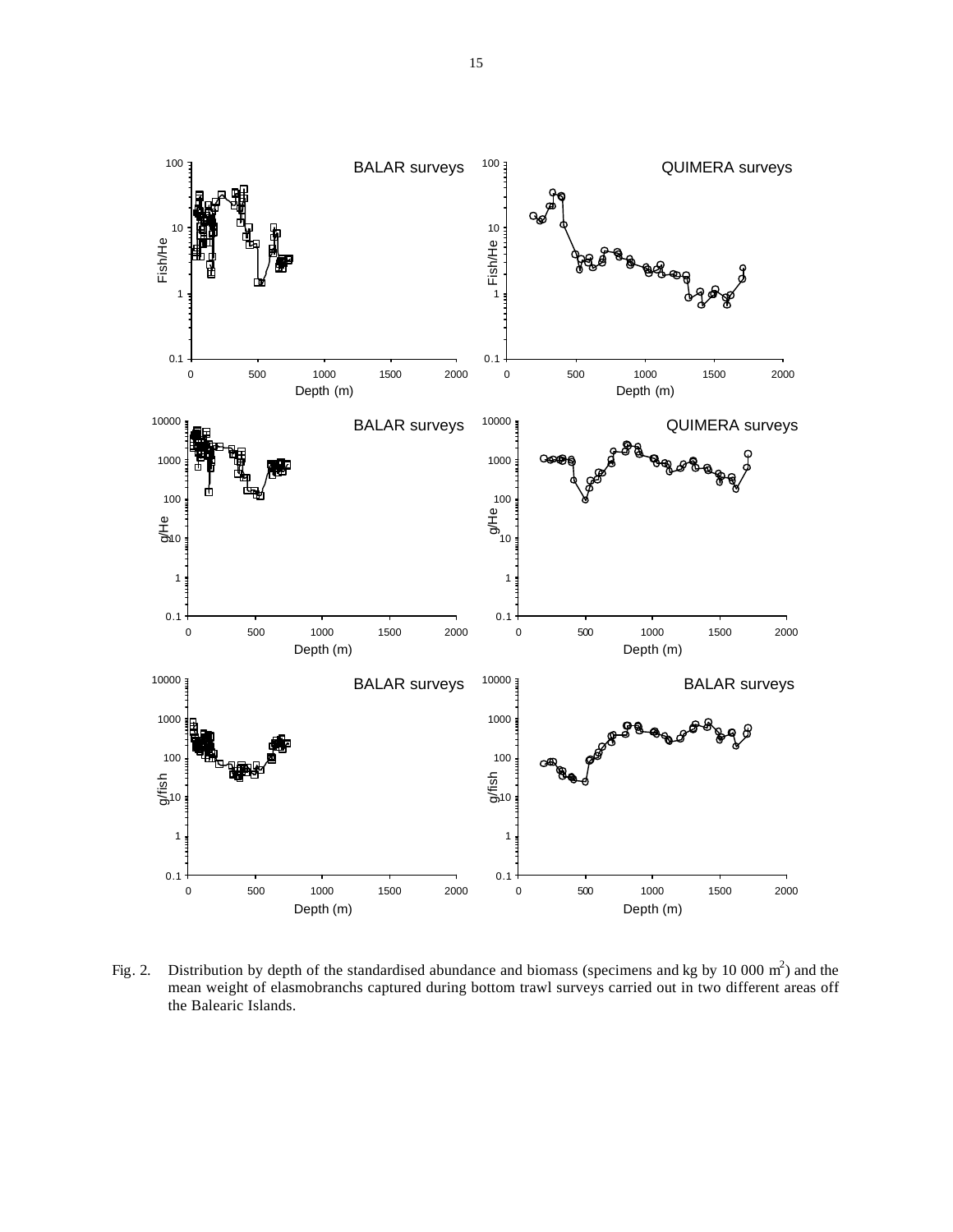

Fig.3. Dendrogram (A) and multidimensional scaling ordination (B; indicating the groupings obtained from cluster analysis) of elasmobranch samples obtained during BALAR bottom trawl surveys, carried out between depths of 40 and 800 m in the north area off the Balearic Islands. The dendrogram shows the mean depth (in metres) and season (S: spring; A: autumn) for the samples. The groupings obtained from cluster analysis are indicated in MDS by different white (spring) and black (autumn) symbols.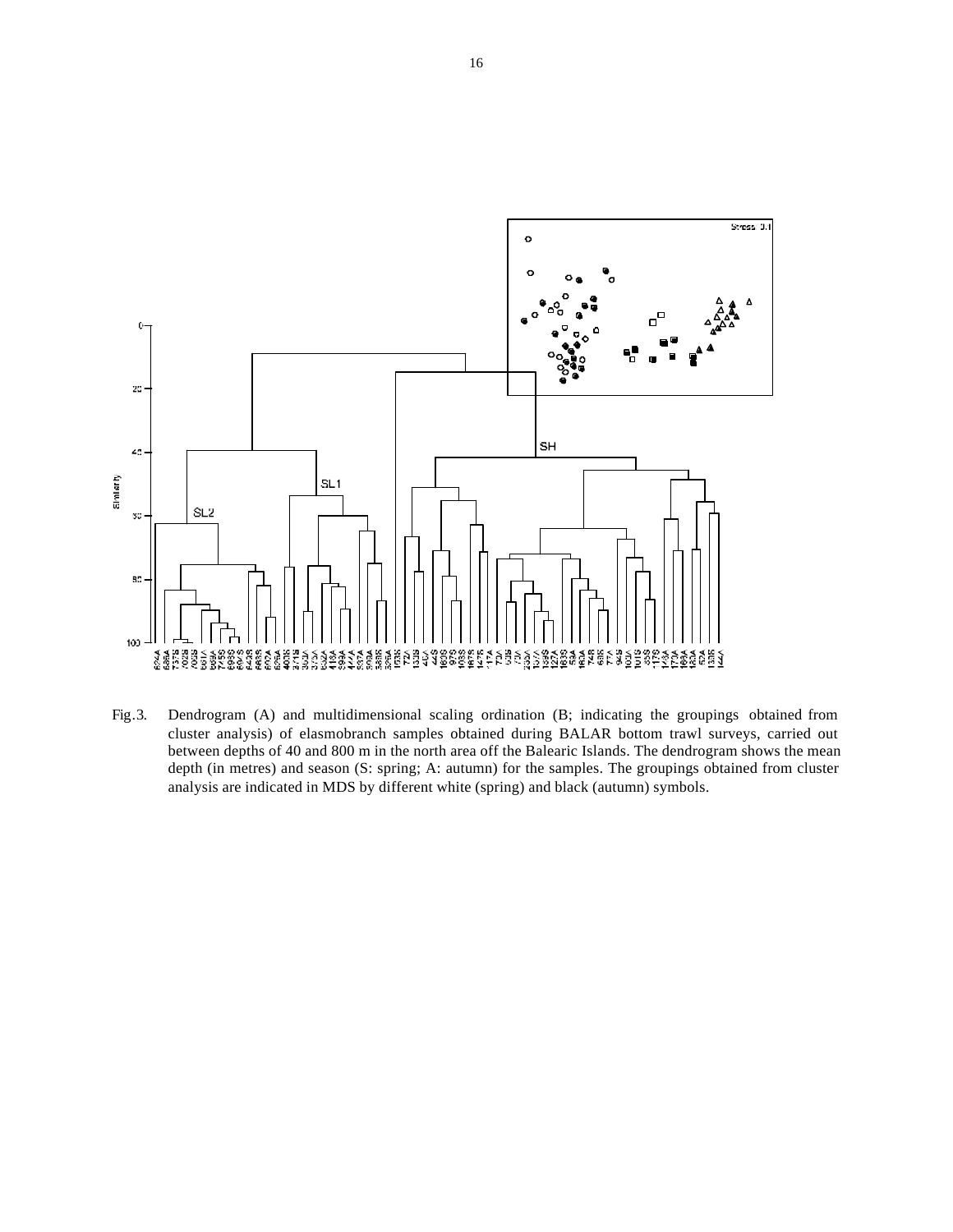

Fig. 4. Dendrogram (A) and multidimensional scaling ordination (B; indicating the groupings obtained from cluster analysis) of elasmobranch samples obtained during QUIMERA bottom trawl surveys, carried out between depths of 200 and 1800 m in the south area off the Balearic Islands. The dendrogram shows the mean depth (in metres) and season (S: spring; A: autumn) for the samples. The groupings obtained from cluster analysis are indicated in MDS by different white (spring) and black (autumn) symbols.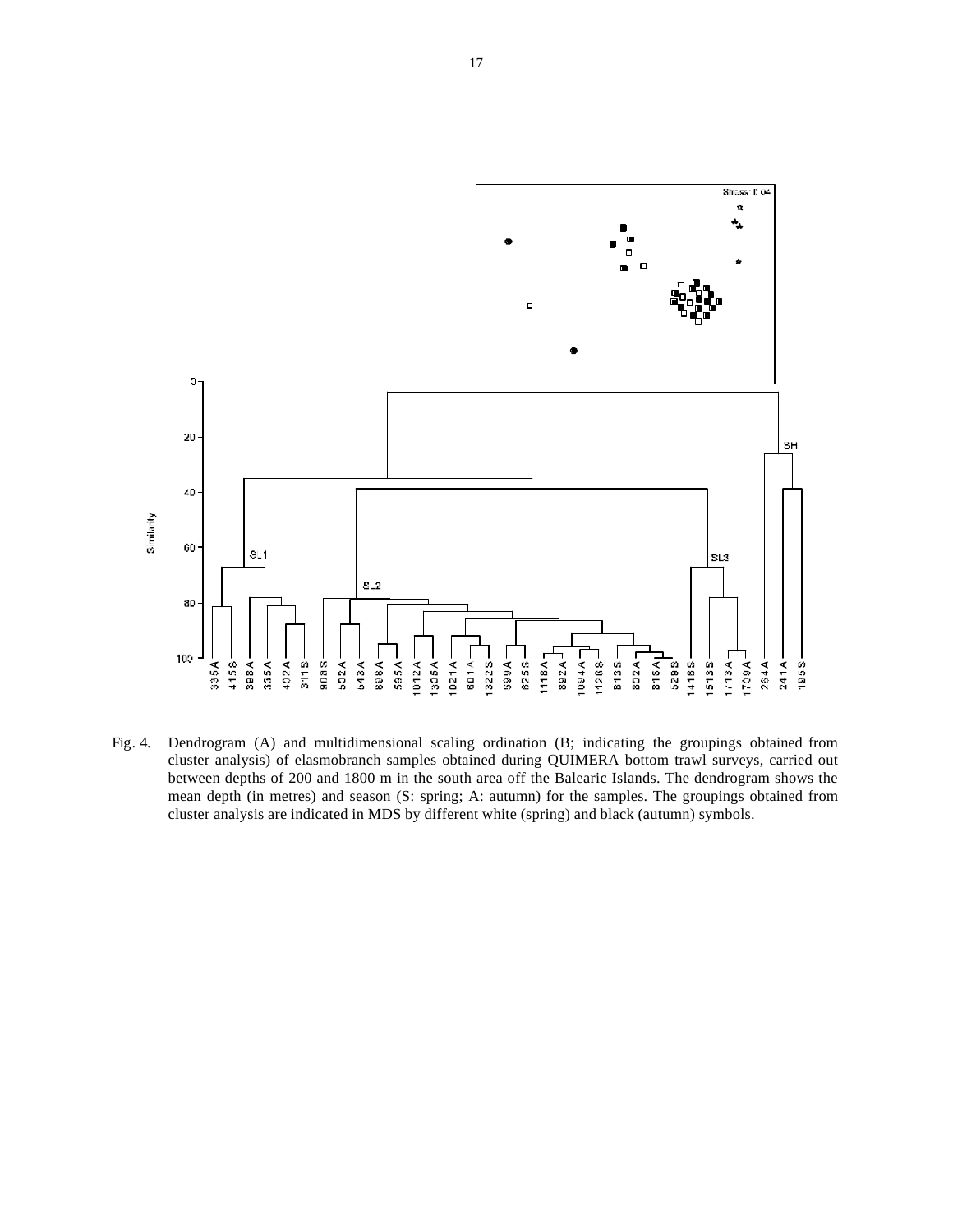

Fig. 5. Mean and standard error of standardised abundance (specimens/10,000  $m<sup>2</sup>$ ), calculated in the whole area surveyed and by depth interval (A: <100 m; B: 101-300 m; C: 301-500 m; D: 501-700 m; E: 701-900 m; F: 901-1100 m, G: 1101-1300 m; H: 1301-1500 m; I: 1501-1700 m; J: >1700 m), for the main species of elasmobranchs captured during bottom trawl surveys carried out off the Balearic Islands.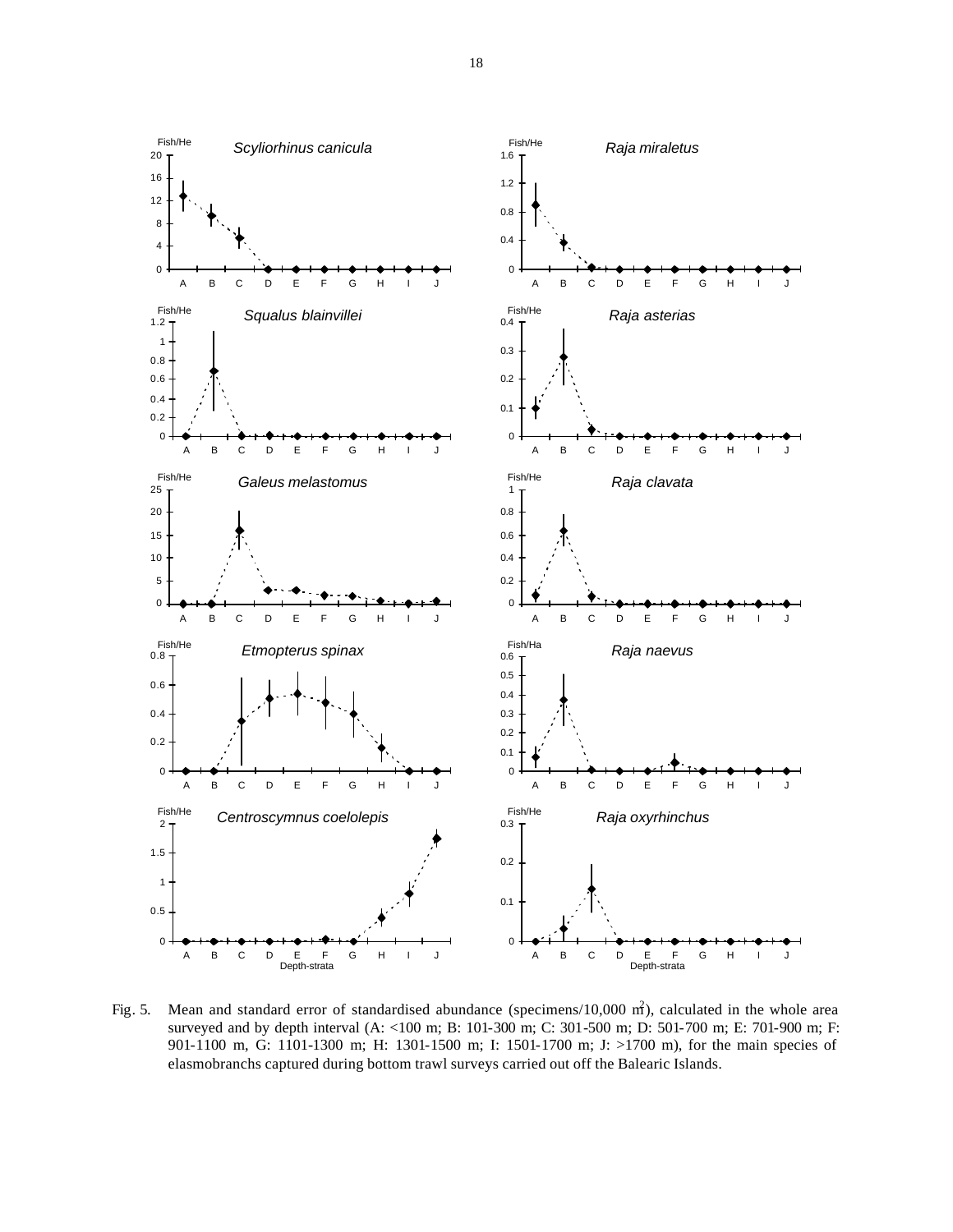

Fig. 6. Length frequency distribution (in percentage and by 5 cm size classes) by sex (black bars for females and white bars for males) and depth interval of *Scyliorhinus canicula*, *Galeus melastomus* and *Etmopterus spinax* captured during bottom trawl surveys carried out off the Balearic Islands.